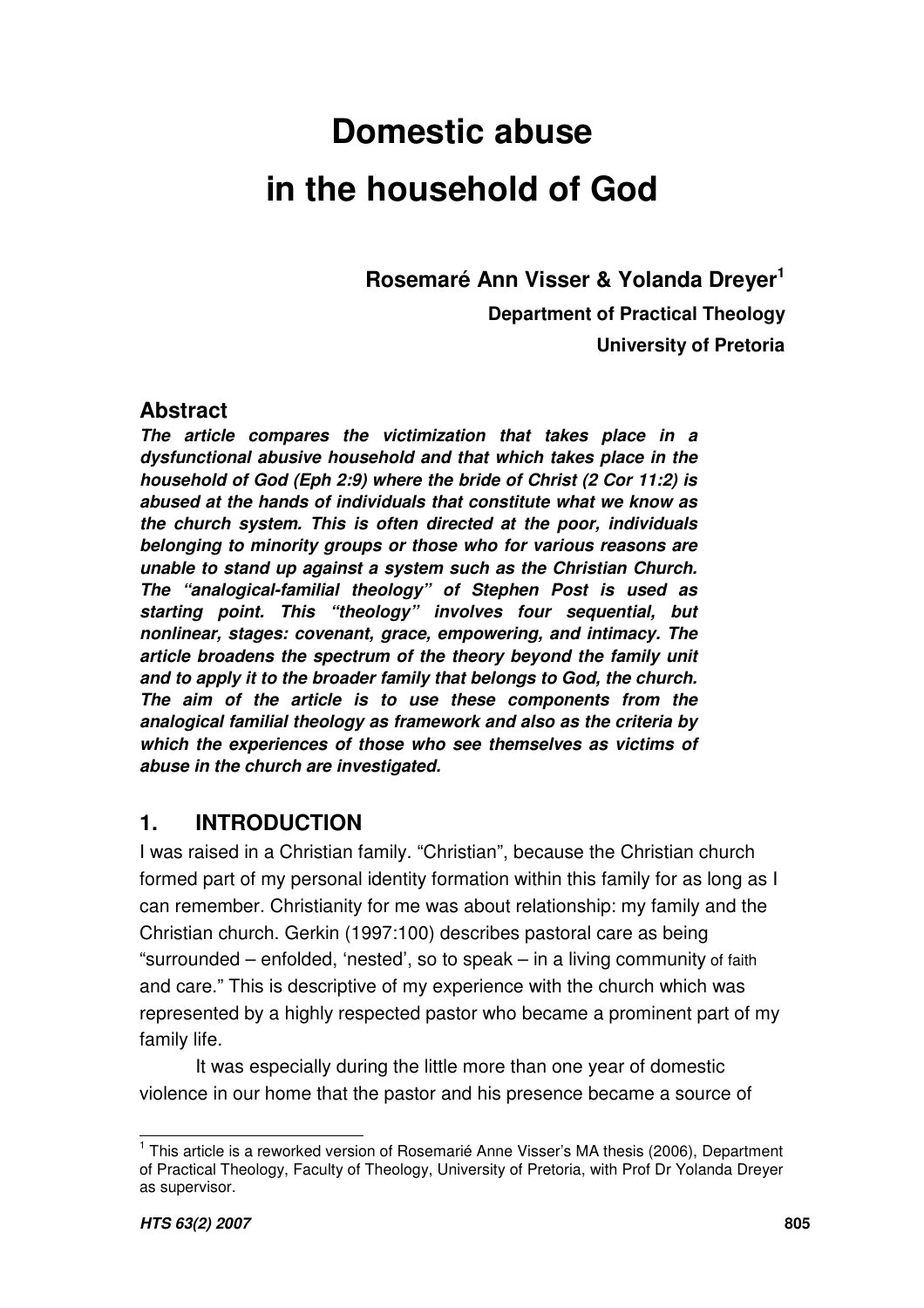comfort and strength for the family – certainly for me as a seven year old. I specifically remember him kneeling down, focusing his full attention on me, and asking me how I was. Sometimes he placed a hand on my head, looked me straight in the eyes and made conversation as if we were on the same level. These kind acts of his will remain with me forever. I cannot remember much of the contents of sermons preached, Bible studies held at our home or even lessons taught in Sunday school, which I attended from a very early age. The pastor was a soft-spoken, friendly man who, together with showing genuine interest in me, an insignificant child at the time, epitomized "pastoral care" in my earliest memories. He was the representative of the "caring community of faith" that Gerkin refers.

My father was a rehabilitated alcoholic and remained so for the wonderful first seven years of my life. Then one day an old friend of my father's visited. He brought a bottle of alcohol with him and that was the beginning of the end of the happy, tranquil family life I had known throughout my first seven years. The family and I personally, suffered the immediate and long term effects of my father's physical, verbal, emotional and financial abuse of my mother along with all the usual experiences that families have with an alcoholic as the family provider. These included a resultant deep sense of shame and consequential isolation and loneliness, feelings of anxiety and insecurity, not knowing what to expect next, and various forms of neglect among others. Although this only lasted for little over a year before my father passed away, the effects are still felt today.

The church, in our case represented mainly but not exclusively by the pastor, became our support system and for me the embodiment of safety and security as well as a place where one could take your pain and suffering. This is what I think God intended the church to be in the world.

However, later in my life the picture did not remain so ideal. As an adult I have often experienced similarities between my dysfunctional family system and my church family system. Much has been said and written on sexual abuse of members by clergy in the church in works like *Victim to survivor* by Nancy Werking Poling (1999). Much has also been written about power and how it affects the victims. The misuse of power is often difficult to identify because of the subtlety with which it is often perpetrated.

My personal experiences and those of individuals I have come across are astonishingly similar to my childhood experiences in an abusive household where the abuse of power in different forms traumatised our family tremendously. In this article I will compare the victimization that takes place in a dysfunctional abusive household and that which takes place in the household of God (Eph 2:9) where the bride of Christ (2 Cor 11:2) is abused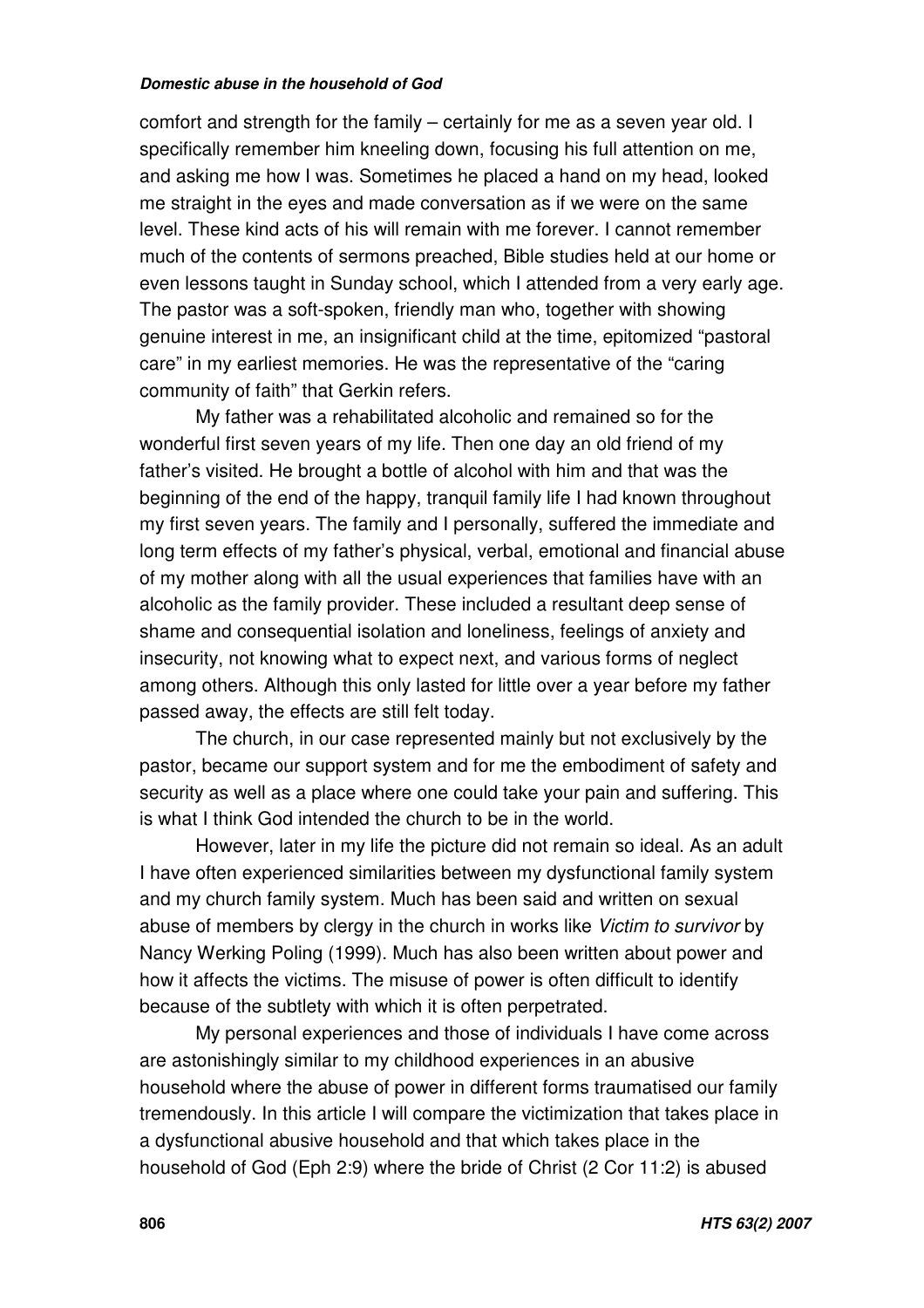at the hands of individuals which make up what we know as the church system. It is often the poor, individuals belonging to minority groups, or those who are unable to stand up against the very powerful systems of the Christian Church, who suffer. The result is often that people leave the church or cut all ties with anything Christian forever. Others go to another church carrying their unresolved pain and anguish (emotional baggage) with them. That, in turn, could lead to further relational problems.

The article is also an attempt to deal with the after-effects of my experiences in a dysfunctional family as a powerless seven year old child and at the same time to address what I would describe as the problems experienced today in the dysfunctional family of God in which members are sometimes victimized by others. The hurt individual is often overlooked. The article explores what can be done to prevent this abuse and to help those who are hurt. The aim is to empower the victims of abuse. I am no longer the powerless victim of my own dysfunctional family but a liberated, empowered individual who can now challenge the unequal distribution of power in the church.

In this article written case studies of persons who have been abused by the church will be analyzed and interpreted. The "analogical-familial theology" of Stephen Post as utilized by Balswick and Balswick (1999) will be taken as starting point. Balswick & Balswick (1999:18-21) describe it as "a theology of family relationships which is based on the Old and New Testament descriptions of God in relationship". It is "a theology of family relationships which involves four sequential, but nonlinear, stages: *covenant, grace, empowering,* and *intimacy."* They also suggest that "family relationships will either be dynamic and maturing, or stagnant and dying." Firstly, this model holds *covenant commitment* with unconditional love as the core of any family relationship. A relationship based on unconditional love will provide an experience of security. This, in turn, will create an atmosphere of *grace* in which forgiveness and being forgiven is present and active. In such a gracious forgiving atmosphere family members can experience the freedom to *empower* one another. *Intimacy* will be the natural consequence of these loving, gracious and empowering relationships, which can spiral into deeper levels of commitment. Hence a dynamic process versus a stagnant and dying relationship (in which these components of *covenant commitment, grace, empowerment and intimacy* are non-existing) evolves.

For the purpose of this study I would like to broaden the spectrum of this theory beyond the family unit and apply it to the broader family which belongs to God, the church. I will use these components from the analogical familial theology as framework and also as criteria by means of which to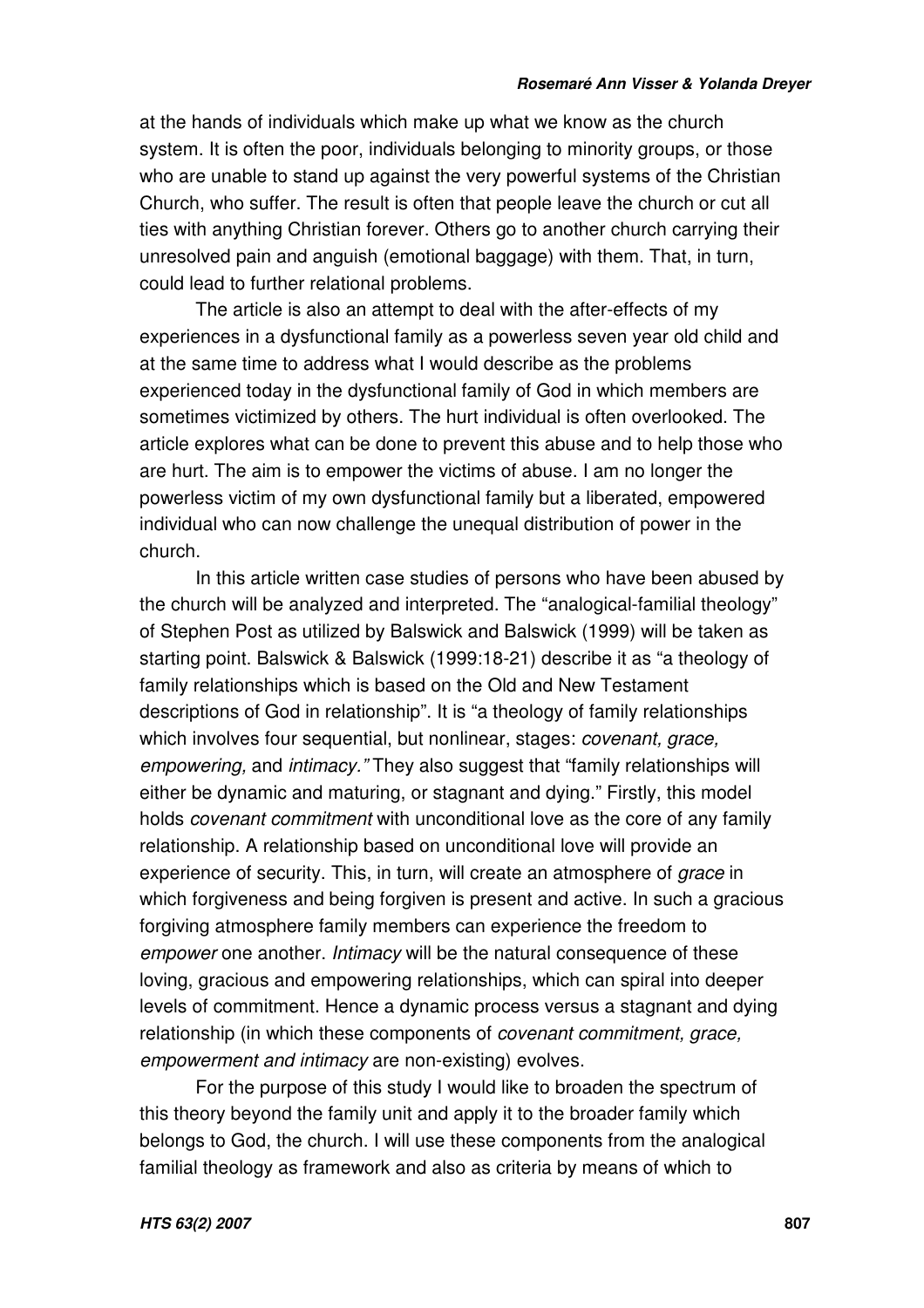analyze the experiences of those who see themselves as victims of abuse in the family of God, in the church. It is not the intention to judge the church. Neither is the purpose to search for "ideal" church structures in which no inequalities exist and no abuse takes place. The focus of this study is to find ways to accommodate and care for those who have experienced abuse.

# **2. ANALOGICAL**-**FAMILIAL THEOLOGY**

Balswick & Balswick use God's interaction with God's chosen people as a model for family relationships. In this article the model will also be applied to the church as family of God. Four important elements in God's interaction with Israel are *covenant, grace, empowering,* and *intimacy* (Balswick & Balswick 1999:20)*.* Family relationships will either be dynamic and maturing, or stagnant and dying. "A covenant commitment" is the logical point of departure for any family relationship, with unconditional love at its core. From the "covenant commitment"-way of relating develops an atmosphere of grace in which there is a freedom among family members to empower each other. From this empowering-type relationship opportunity and space for intimacy is created. If it develops it can lead to deeper levels of commitment. The movement between the four elements is cyclical.

Balswick & Balswick (1999:20) describe the initial relationship between a parent and a newborn baby as a unilateral love commitment. This means that in the infant stage the covenant love only flows in one direction: From the parent to the child. The parent models and demonstrates commitment love. As the child gets older, the relationship develops into a bilateral love relationship. In order for growth to take place both persons should be involved. Growth can be blocked or retarded at any point when one person in the relationship is unable or unwilling to reciprocate covenant love, grace, empowering, or intimacy. It can therefore come to a complete standstill at any point in the cycle. Relationships are dynamic and ever changing. If a relationship does not spiral into "deeper levels of commitment, grace, empowering, and intimacy, then it will stagnate and fixate on contract rather than covenant, law rather than grace, possessive power rather than empowering, and distance rather than intimacy" (Balswick & Balswick 1999:20)." The following points further elucidate the theory (Balswick & Balswick 1999:21):

• The depth of bonding in familial relationships equips family members to develop empowering relationships with those in the wider human community. The family will be open to and accepting of those outside of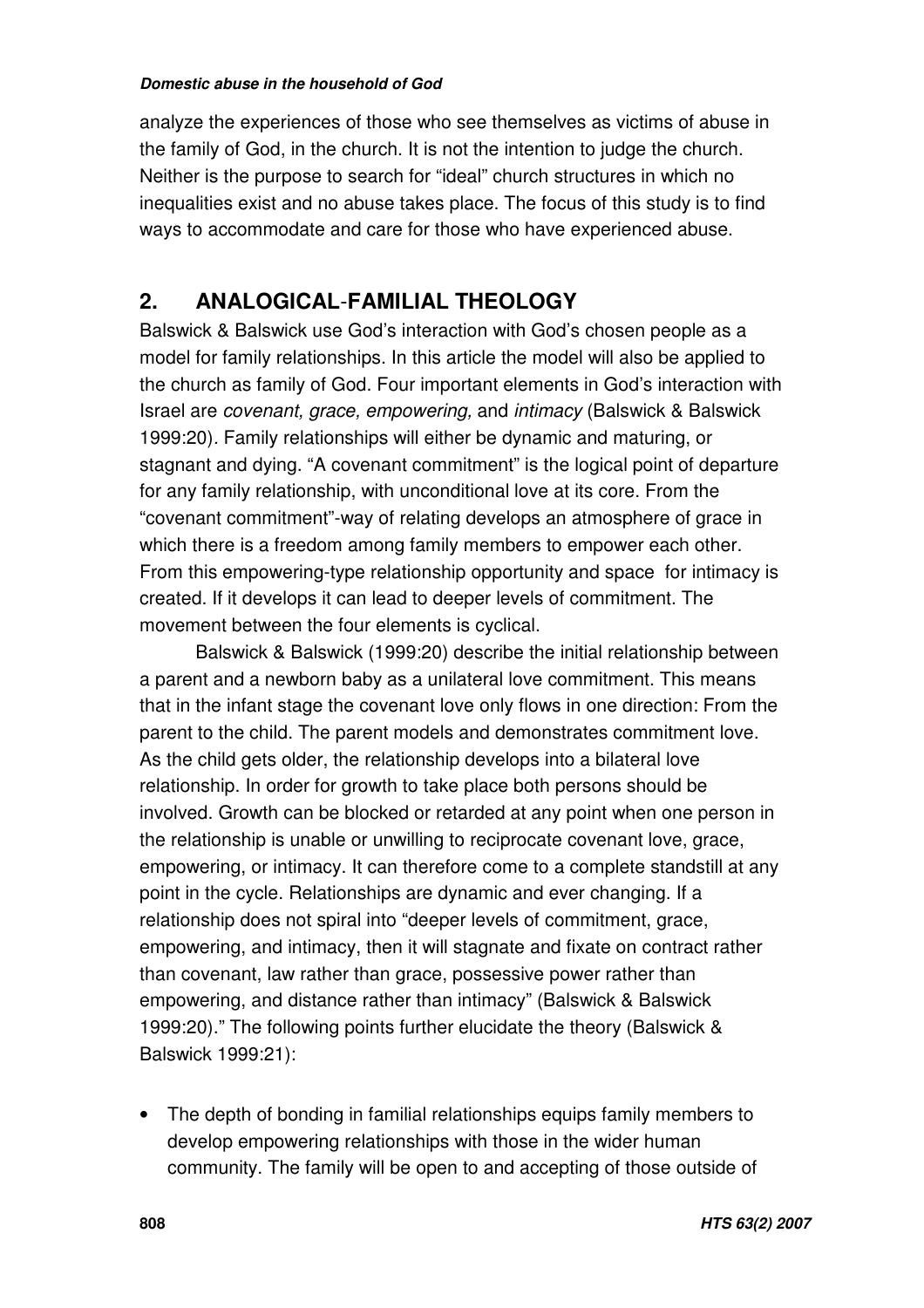the family. In this way the family contributes to and participates in humanity as a whole.

- In practice, the stages are not necessarily consequential, and can overlap.
- The elements of family relationships are derived from biblical writings on how God enters into and sustains relationships with humanity.
- The reality of human brokenness is that, although human beings have been made in the image of God, they can never enter into a covenant relationship as perfectly as God does, be gracious as God is, know and care as intimately as God does or empower without any traces of possessive power.
- Yet, in Christ Jesus, and by the Spirit of God, human beings are enabled according to the model of Christ himself and according to God's purposes.

The element of *intimacy* has to do with the degree of safety which is experienced in relationships. When someone feels unconditionally loved, accepted, allowed to be human and make mistakes, encouraged and guided to be who they have been created to be, there is a freedom to express, share and reveal honestly what is felt and thought. They are free of any fear of rejection, attack, failure or whatever insecurity may exist in otherwise insecure relationships.

God models true intimacy when God demonstrates an endless desire to know human beings and be known to them, to be in an intimate relationship with humankind as can be seen in the covenant relationship initiated and sustained by God. Romans 8:26-27 states that God knows and understands our deepest thoughts and feelings – even that which we cannot even utter. God knows this because the Spirit of God dwells within us. Balswick & Balswick (1999:31) propose that family relationships that are based on the covenant and in which an atmosphere of grace and empowerment thrives, will be characterised by the following:

- they will be able to communicate and express themselves in such a way that they intimately know and are intimately known by one another;
- concerted efforts will be made to listen, understand and desire what is best for the other;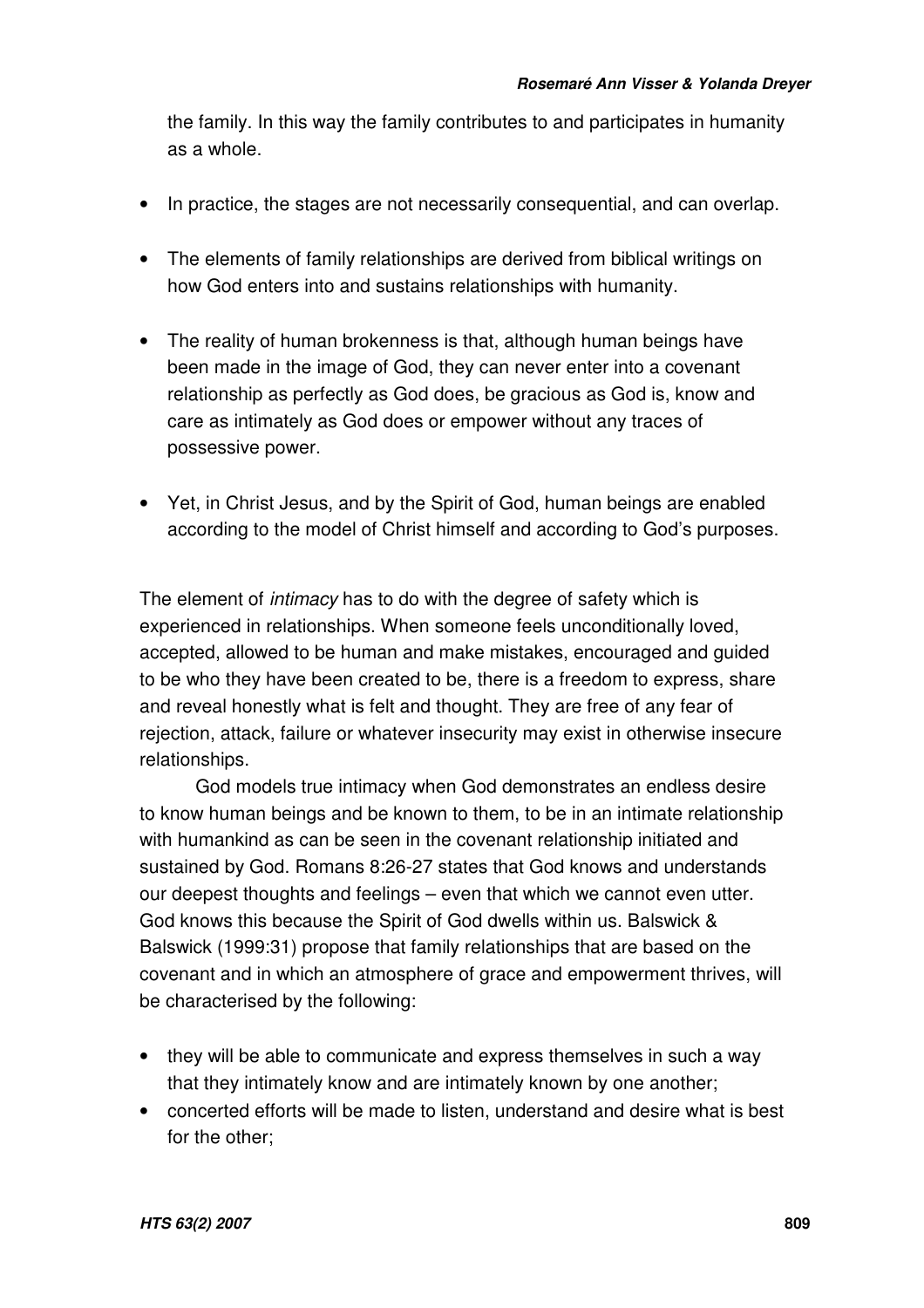• differences will not only be accepted, but uniqueness will be valued and respected as a way of confirming the other person.

Balswick & Balswick (1999:31) conclude:

This is what it means to be a servant, to empty oneself as Jesus did when he took the form of a servant. This is how one is to be submissive and loving in relationships. It is also true that to have any union or partnership or interdependence with another, one must always be willing to give up something of one's own needs and desires. When family members come to each other with this kind of attitude and perspective, they will find a common ground of joy, satisfaction, and mutual benefit.

The capacity for family members to communicate feelings freely and openly with each other is contingent upon trust and commitment. Then they are not afraid to share and be intimate with one another.

John 4:16, 18 and 19 states that God is love and fear has no place where love is. God's love is expressed perfectly and people can respond in love because God loved them first. Balswick and Balswick (1999:31) state that where there is intimacy, there is no need to be ashamed to admit failure and ask for forgiveness and reconciliation. The verbal and honest expression of affection, feelings together with seeking and granting forgiveness, will lead to mature relationships.

This theory can be applied like a golden thread running from families to individual church families to the wider church family, the community of God. The roots of the theory are in the covenant relationship. God demonstrated unconditional covenant love. The ability to love in such a way is only possible for human beings when they receive the Holy Spirit of God. This covenant love is given freely.

Eddy Gibbs in his address at the Dutch Reformed conference for about 1500 pastors on 20 June 2005 encouraged pastors to work towards churches that empower and network rather than focussing only inwardly, protecting what is theirs. A journalist report (Radio Pulpit on 22 June) summed up the conference by saying that pastors are called to serve and to take the ministry of Jesus Christ into the world. A new commitment was made that this denomination would go back to basics: being the light of God, seeking to hear the voice of God, discerning God's will for the church and the world. They wished to cooperate with the broader church in South Africa, acknowledging that God is ultimately in control.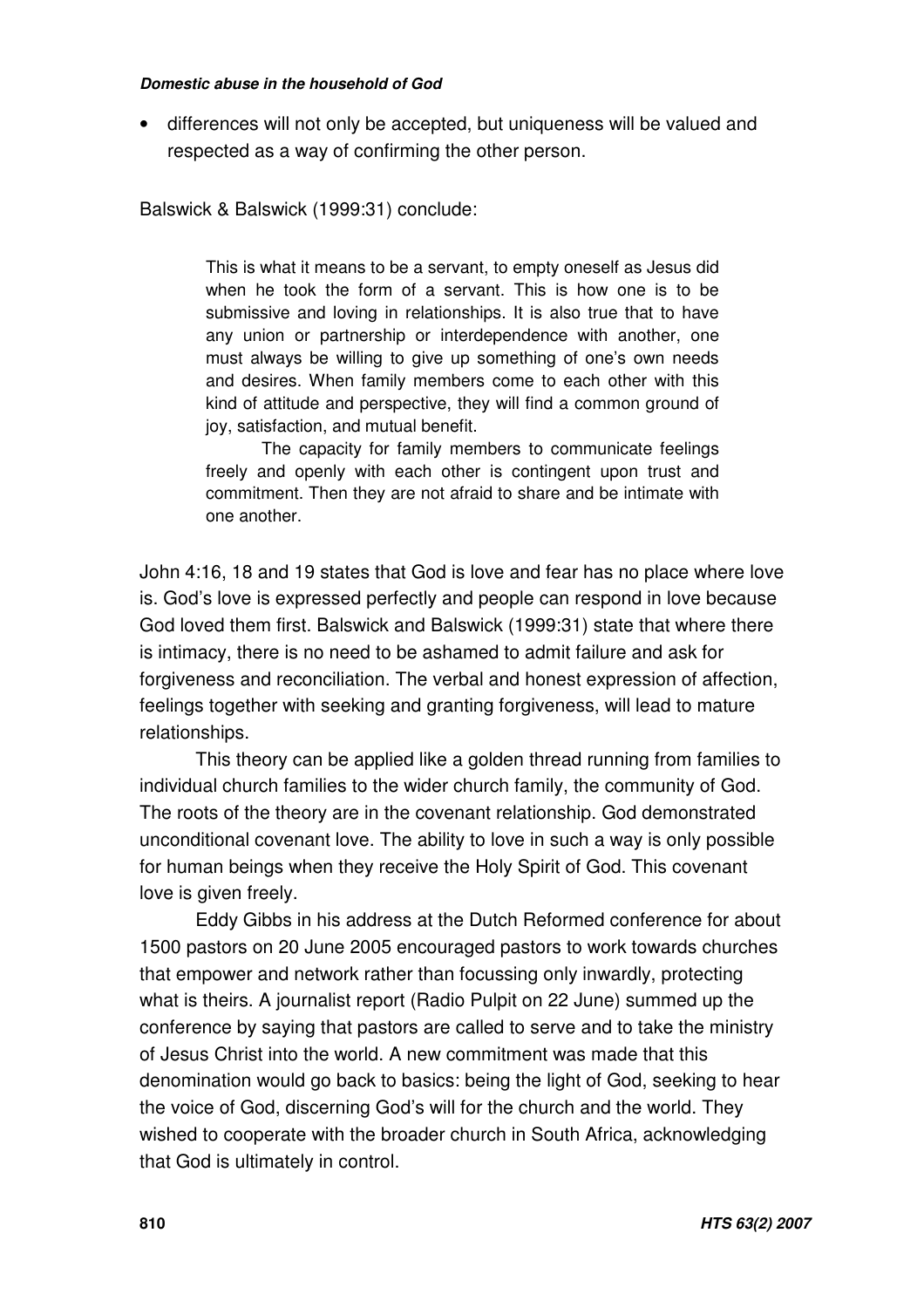From a practical theological perspective the questions are: Will the gap between practice and talk be bridged? How could this be done in a postmodern world? How would the needs of people living in this world, be met? How will the church deal with the traditionalists (often legalists) who stringently oppose those in favour of change?

# **3 DOMESTIC ABUSE**

# **3.1 A definition**

In order to define "domestic abuse" the terms "domestic" and "abuse" need to be considered. The Funk & Wagnalls Standard Desk Dictionary (1983:190) explains the adjective "domestic" as "**1.** Of or pertaining to the home or family." and "**2.** Given to or fond of things concerning the home or family." The Oxford Dictionary also defines the word as "**1** to do with the home or household."

"Domestic" therefore is that which has to do with the home or family. A closer look at the concept "family" is necessary. "Family", according to the Funk & Wagnalls Dictionary edited by Melanchthon, W J et al (1983:229) is "**1.** Parents and their children. **2.** The children as distinguished from the parents. **3.** A group of persons connected by blood or marriage. **4.** A succession of persons connected by blood, name, etc.; a house; clan. **5.** Distinguished or ancient lineage or descent. **6.** A household. **7.** Any class or group of like or related things." "Abuse" is described in the Funk & Wagnalls Standard Dictionary (1983:3) as adjective: "**1.** To use improperly or injuriously; misuse. **2.** To hurt by treating wrongly; injure. **3.** To speak in coarse or bad terms of or to; revile. – *n.* **1.** Improper or injurious use; misuse. **2.** Ill-treatment; injury. **3.** Vicious conduct, practice, or action. **4.** Abusive language; slander." An "Abuser" is the one who commits the above harmful actions.

Allender, in Lampman & Shattuck (1999:38) elaborates on the effects of abuse on the victim: "Harm of any kind, no matter what the motive or the intent of the person inflicting it, shatters our sense of safety, predictability, and trust in the goodness of our world." It is not only the view of the world that is affected by people harming each other, but also their image of God. God is questioned and doubted. It is important to keep in mind that harm or abuse can be experienced without the perpetrator necessarily having the intention of causing pain.

"Abuse" is often wrongly limited to some form of physical violence. However, abuse is essentially about the abuser trying to control and exert power over the victim. Dutton (1992:4-7) explains how even non-violent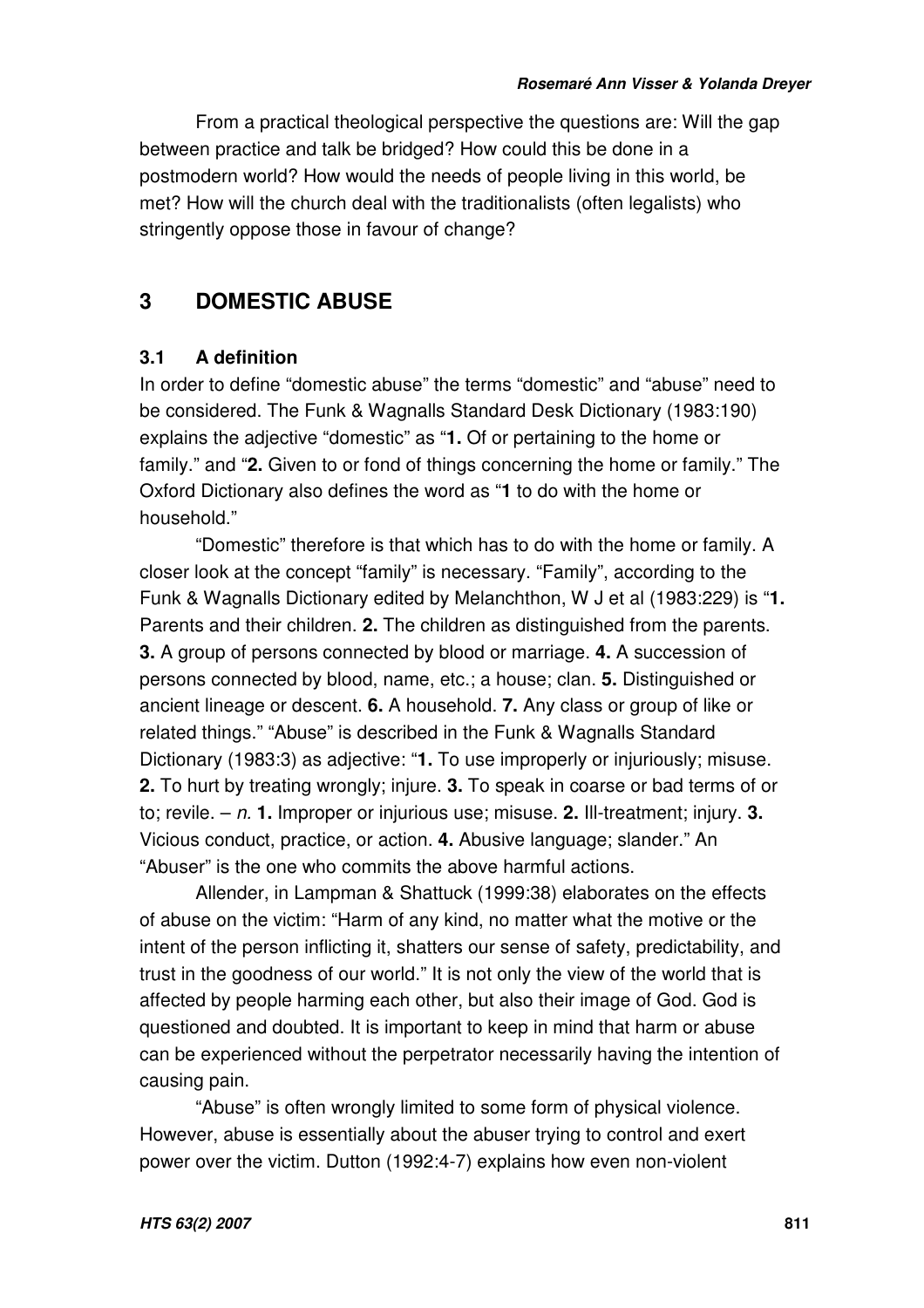behaviour can constitute abuse: "Non-violent behaviours may take on the same property as violent behaviours when their function is to control a victim". She continues: "It is important to recognize that the abuser typically continues to maintain some level of control even when not actively engaging in abusive behaviour" (Dutton 1992:18). Ganley (1981) identifies four forms of abuse: physical, sexual, psychological, and abuse towards property and pets. Pence & Paymar's *Power and Control Wheel* (in Dutton 1992:18) indicates different methods of using power and control. In addition to physical and sexual violence there are coercion and threats, economic abuse, intimidation, emotional abuse, using male privilege, using children, minimizing, denying, blaming and isolation.

# **3.2 Profile of an abuser**

With some knowledge of the profile of abusive personalities churches could follow a more pro-active and "hands-on" approach to the prevention of abuse. Are there recognizable qualities inherent in those who seek power and control over others? Some such qualities include (Edleson & Tolman 1992:37-46):

# • **Behavioural deficits**

Abusers tend to exhibit an assertiveness deficiency. Maiuro et al (1986) find that "batterers" can generally defend their rights and territory effectively, but have difficulty expressing their desires in a socially appropriate manner. This goes along with possible greater feelings of "loss of personal control and more vulnerability to rejection when attempting to express their needs". They have a greater need for power than men without relationship problems. According to Edleson & Tolman (1992:37- 46) this suggests that abusive men may view intimate relationships with women not only as dangerous but as uncontrollable. This may lead to extreme anxiety and anger. Therefore, they have high power needs but low verbal assertion. This does not allow them to satisfy their power needs verbally, which leads to violent (and I believe any other form of abusive) behaviour.

# • **Depression**

Empirical evidence suggests that depression is a factor in men who batter. The depression is often related to the consequences of their abusive behaviour, but it could also possibly be of a longer standing sort.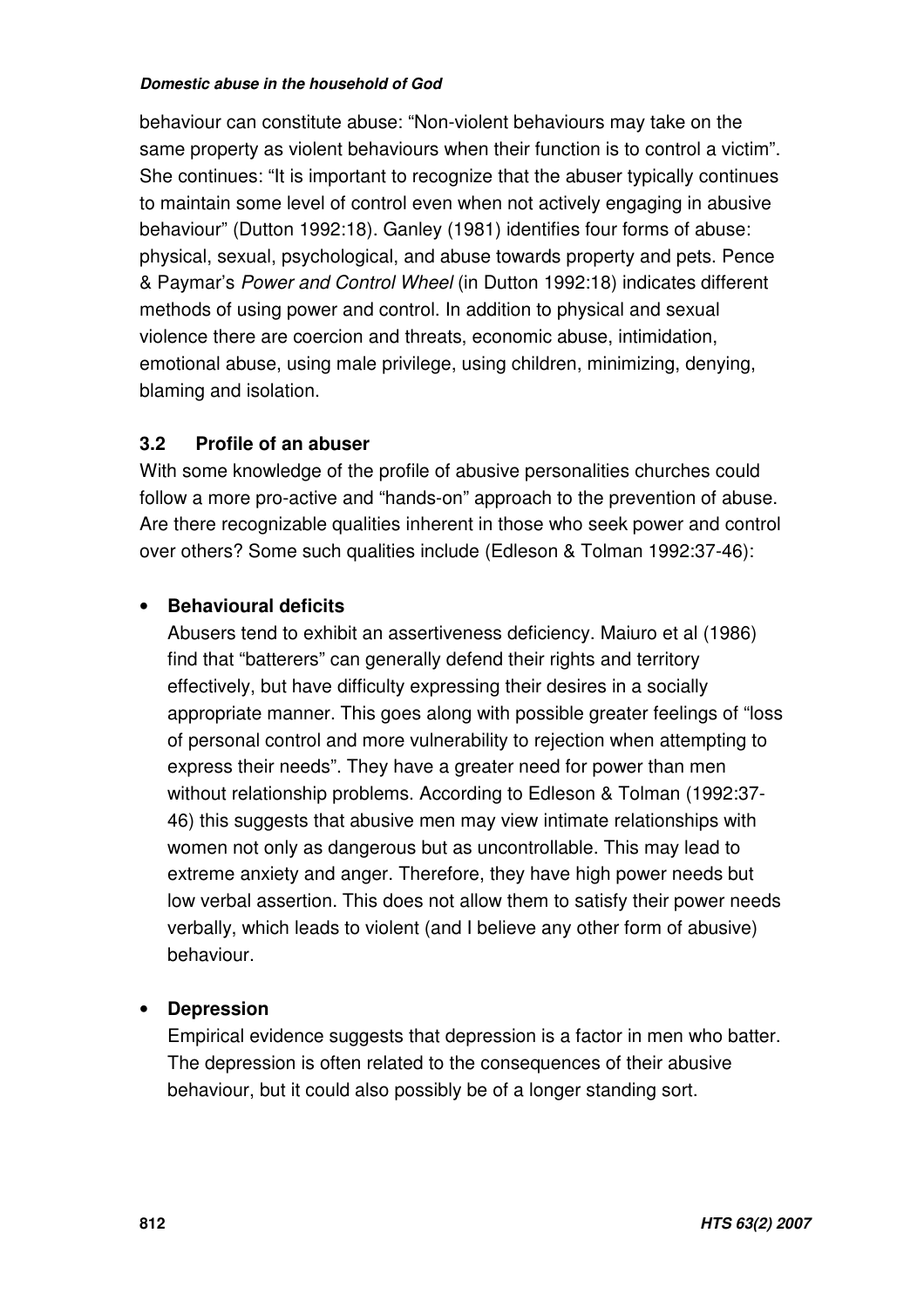# • **Hostility**

Men who are physically abusive are more likely to feel angry in conflict or anxiety situations than men who choose not to act violently. Abusive men have difficulty expressing and labelling emotions other than anger. An over labelling of any type of negative affectivity as anger is likely. Selfgenerated anger is often used as a rationalization for the abusive behaviour.

# • **Alcohol and drug abuse**

Chronic alcohol or drug abuse is a good predictor of abusive behaviour.

### • **Sex roles and attitudes**

Abusive men experience themselves as low in masculinity and low in the positive traits stereotypically associated with both sexes. Abuse bolsters their masculine self-image. Negative attitudes towards women that are promoted culturally, contribute to women abuse. Hostility and negativity to women are expressed in subtle and not so subtle ways.

# • **Psychopathology**

All abusers do not have psychological problems. However, a large number of those receiving treatment have been diagnosed with psychological disorders. This is especially the case among substance abusers. Hastings & Hamberger (in Edleson & Tolman 1992:37-46) identify three major subgroup profiles:

- Associated with the borderline personality disorder, individuals who are a-social, withdrawn, moody, and hypersensitive to interpersonal slights. These individuals are viewed by others as volatile and reactionary. They can be quite calm one minute and extremely angry the next. High levels of anxiety, depression, and alcohol problems are typical of this group.
- Associated with narcissistic and anti-social personality disorders, are persons who are self-centred and use others to meet their needs and only reciprocate when it is to their own advantage. They insist that their perceptions, values and rules be accepted by others. Hesitation to respond to their self-centred demands violates their sense of entitlement to be treated according to their own standards, and they respond with threats and aggression.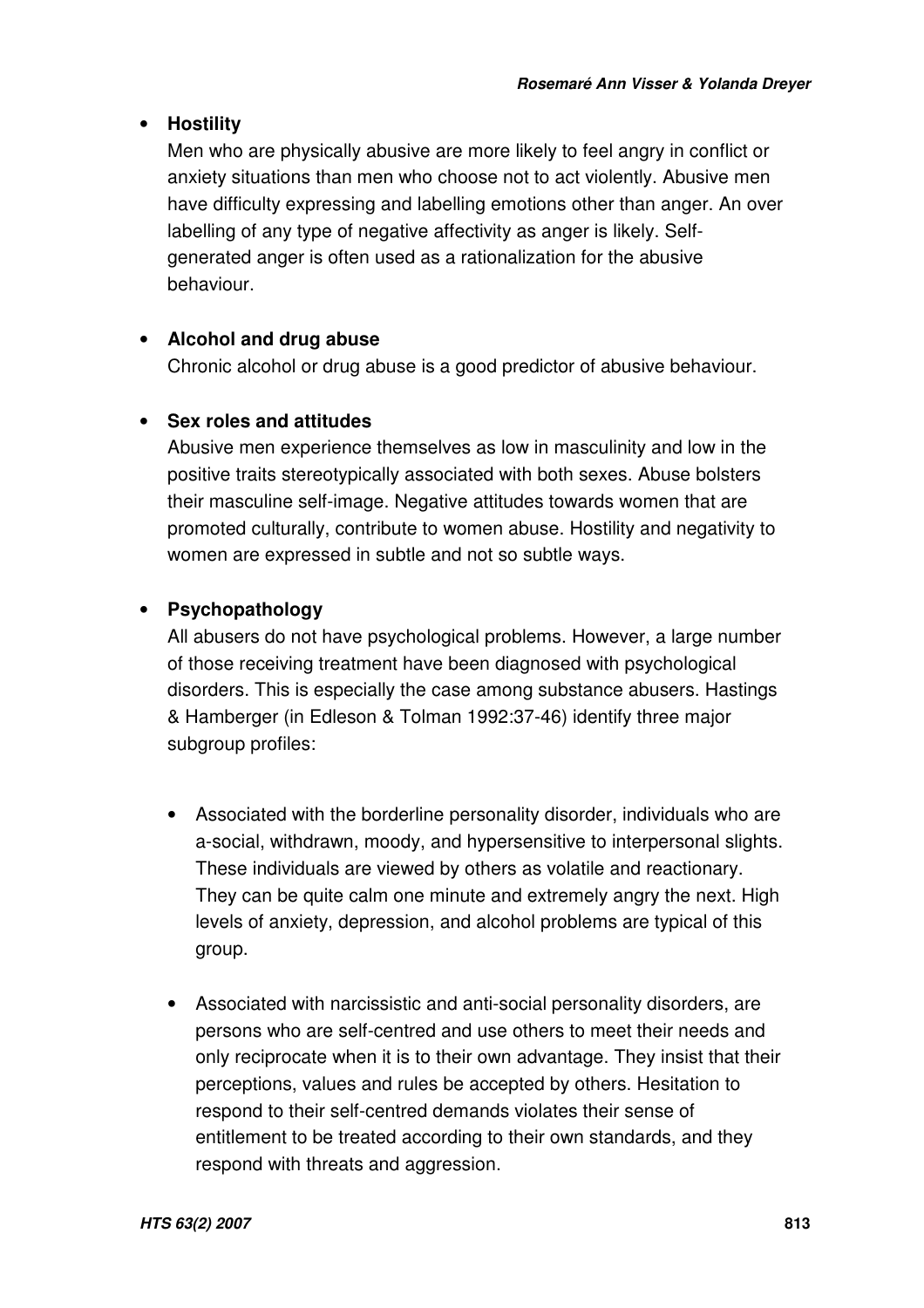The last profile is that of rigid, tense individuals who are passive and ingratiating and are typical of dependent/compulsive personality disorder. They lack self-esteem and have a strong need for one or more significant others. Rebellious, hostile feelings can result from a failure to meet these needs. The have low anger levels and moderate depression.

# **4 DOMESTIC ABUSE AND ABUSE IN THE CHURCH**

As the physically "weaker" sex, women have always had to devise ways to avoid, prevent or get away from being abused physically by men. Many a divorce has physical abuse as its root cause. More difficult to always pinpoint because of the absence of marks and other forms of physical evidence, is emotional or psychological abuse. Power and control are the main goals of the perpetrator of abuse. Patriarchal societies and structures, which include the church, tend to violate the humanity of women. According to Elizabeth Stanco (1985:4) women are often blamed by society for men's "indiscretions", which result from their own "unrespectable" behaviour. Stanco (1985:20) identifies different forms of abuse. They are the following:

When an individual has been exposed to incest, she sees being abused sexually as part of being human or a woman. Stanco (1985:20) explains as follows how women are "conditioned" for their role in society:

> By age 5 or so, she is also likely to have acquired many of the ingredients which make up the ideal female temperament of a female in today's society which she is expected to exhibit adeptly to others … she is helpful, nurturing, supportive, loving …: as part of the pink world, incestuous assaulted children learn that their female role also entails sexual availability to men.

The abuse does not stop with daddy, but continues as an adult years later when she accepts her role of being used sexually for a man's pleasure. This often means living with what Stanco (1985:20) describes as "terror", which is the result of a constant state of anxiety, coupled with the unpredictability of the next sexual intrusion and the form it would take. Stanco (1985:22) mentions some of what the victims of these forms of abuse share: "confusion, shame, humiliation, powerlessness." This becomes the norm for some women.

In the church, especially in heavily patriarchal churches where pastors or leaders humiliate women, such abusive behaviours are often accepted as normal. People in the case studies below are probably the braver ones who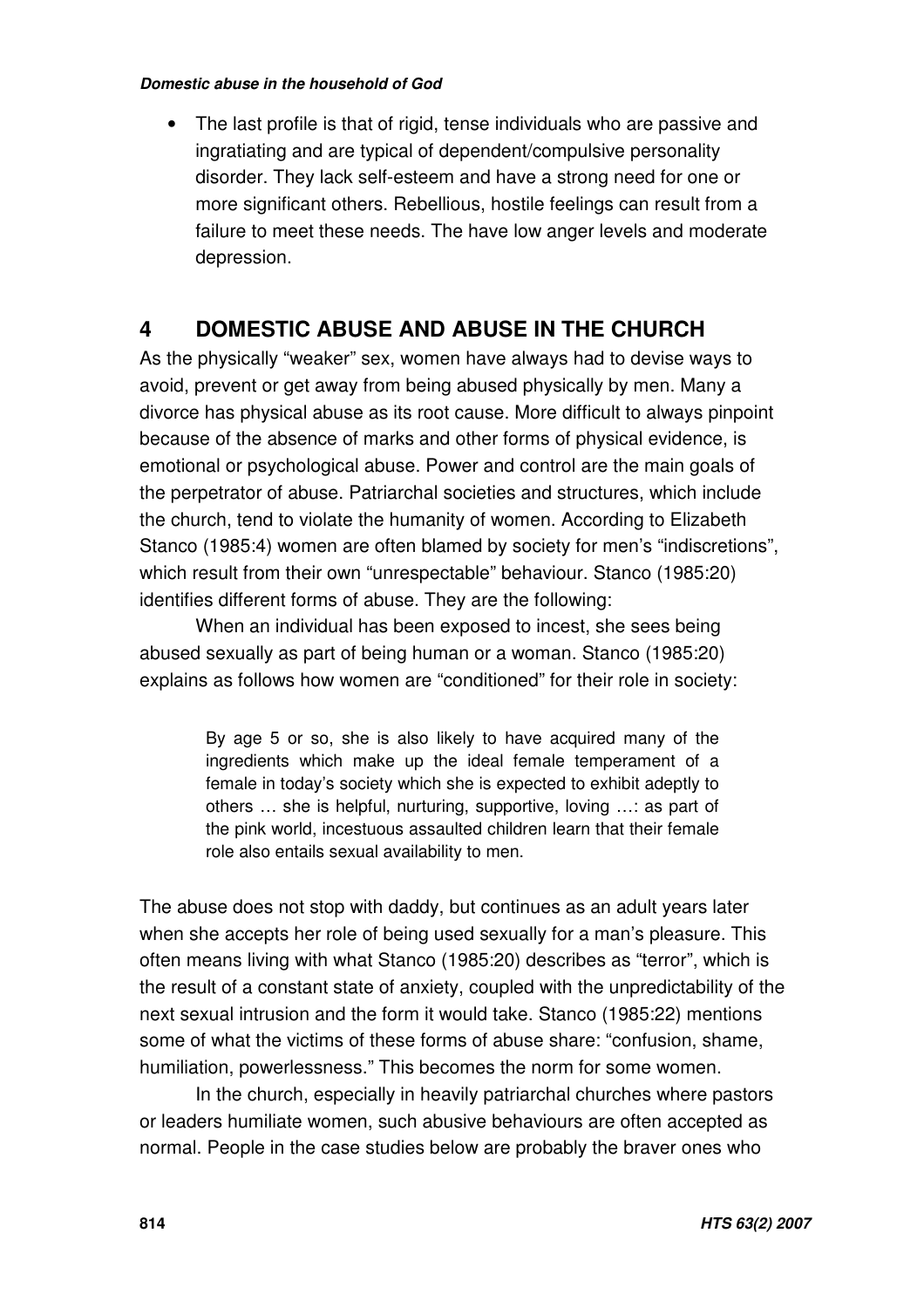have identified this behaviour as abusive, in contrast to the many who simply accept it as the norm.

This acceptance can be a form of denial. Furthermore denial can cause the victim to remain in the situation, while she denies the reality of what is experienced every day. Victims even come to a point of accepting responsibility for the abuse. The perpetrator affirms this by taking no responsibility for the difficulty or disagreement. Silence is a typical result. The terror, shame, humiliation, powerlessness in the face of whole societies that look the other way, often cause children who are victims of incest to block out the memories. I believe this is the case in the church as well. Being labelled as "liberal", "trouble-maker", "disrespectful", causes people to defer to unequal and abusive treatment in patriarchal churches out of fear for the shame, humiliation and powerlessness that are all effects of abuse. Women are seen as "proper women" when they submit to the men in their contexts. Asking questions or wanting to be treated as an equal, assures a woman of the label "rebel". For many women the best alternative to this abusive treatment is silence or leaving.

Silence and withdrawal enable the abuse of others to continue uninterrupted, or it is hidden from higher bodies of the church. The abuse remains undiscovered, just like incest is kept secret (Stanco 1985:25). It does however continue to hurt the victims and their future relationships and families. Similarly, the individual that leaves the church silently, trying to suppress or block out the hurt (often referred to as "forgiving and forgetting" because that is the Christian thing to do), will go on to the next church with unresolved issues, causing further difficulty in these new relationships.

Edleson & Tolman (1992:7) report that the effects of abuse take the form of both increased physical illness and emotional problems among women and child victims. Of these two, the emotional problems, such as suicide tendencies, guilt feelings and depression, are the more devastating. According to Edleson & Tolman (1992:8) a positive correlation was found between verbal abuse (psychological maltreatment) and depression by Straus, Sweet, and Vissing (1989). Children observing abuse were found to experience "lower levels of social competency, lower academic achievement, and a variety of emotional problems including depression, suicidal behaviour, and insomnia.

Herman (1992:33) points out that, according to the *Comprehensive Textbook of Psychiatry*, the common denominator of psychological trauma is a feeling of "intense fear, helplessness, loss of control, and threat of annihilation." Similarly, in the case of the church, there is the fear to reconnect with another church or to be exposed to similar treatment in the next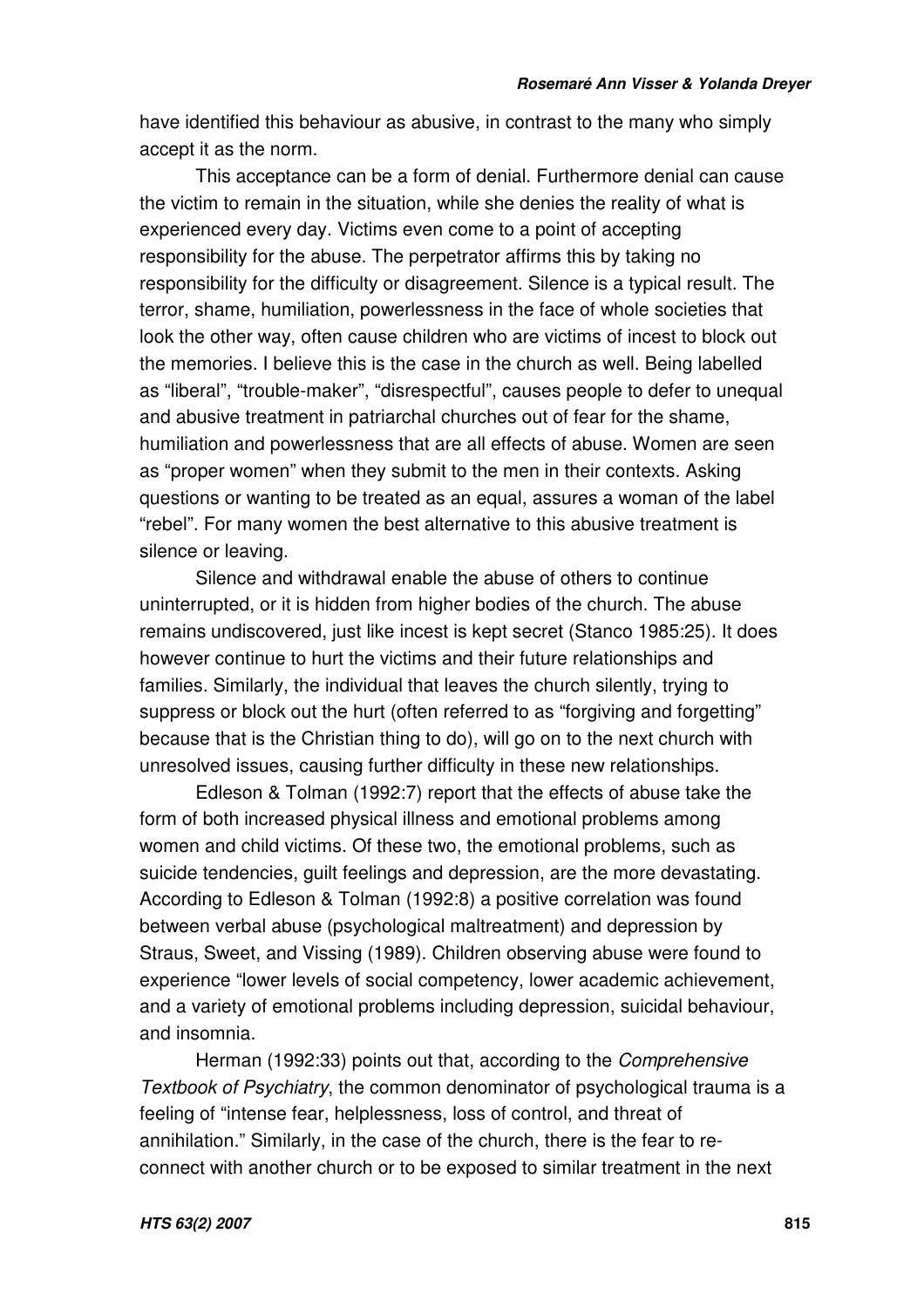church. Herman (1992:34) puts it as follows: "Traumatic reactions occur when action is of no avail."

# **5. PASTORAL CARE**

# **5.1 Where did it go wrong?**

When things go wrong, such as, for example when the church which is supposed to be a healing, caring, nurturing space inhabited by people who follow in Jesus' footsteps, hurts people by wielding power over them en being abusive towards them, then Practical Theology has a task. Willows and Swinton (2000:29) put it as follows:

> The special task of Practical Theology is to start with the concrete, historical, immediate reality critically evaluating and enabling the practical life of the Church in all its many forms, drawing on the findings of fundamental, historical and systematic theology. At the same time, however, Practical Theology will be needed by these others as they too wrestle with the task of enabling the Church to stand faithfully in today's world.

Ogletree (in Willows and Swinton 2000:28) agrees that "(t)heology is practical in the sense that it concerns, in all of its expressions, the most basic issues of human existence." Pastoral care is therefore about "human existence". "Human existence" should be central in Practical Theology and in the church. However, Alsdurf & Alsdurf (in Horton & Williams 1988:165-169) refer to the investigation of Stacey & Shupe which indicate that clergy response to the problem of wife abuse has been inadequate. Alsdurf & Alsdurf, in their own study on clergy response to women abuse, found it disturbing that only 10% of the 5700 questionnaires sent out were returned. This says something about the priority and significance given to the issue of women abuse by clergy. The findings of Alsdurf & Alsdurf (in Horton & Williams 1988:167-169) are the following:

- "Pastors did indeed seem to hold patriarchally informed attitudes toward women."
- "Their comments revealed them to be concerned about battered women and yet torn by the theological perspectives that appear to conflict with this concern."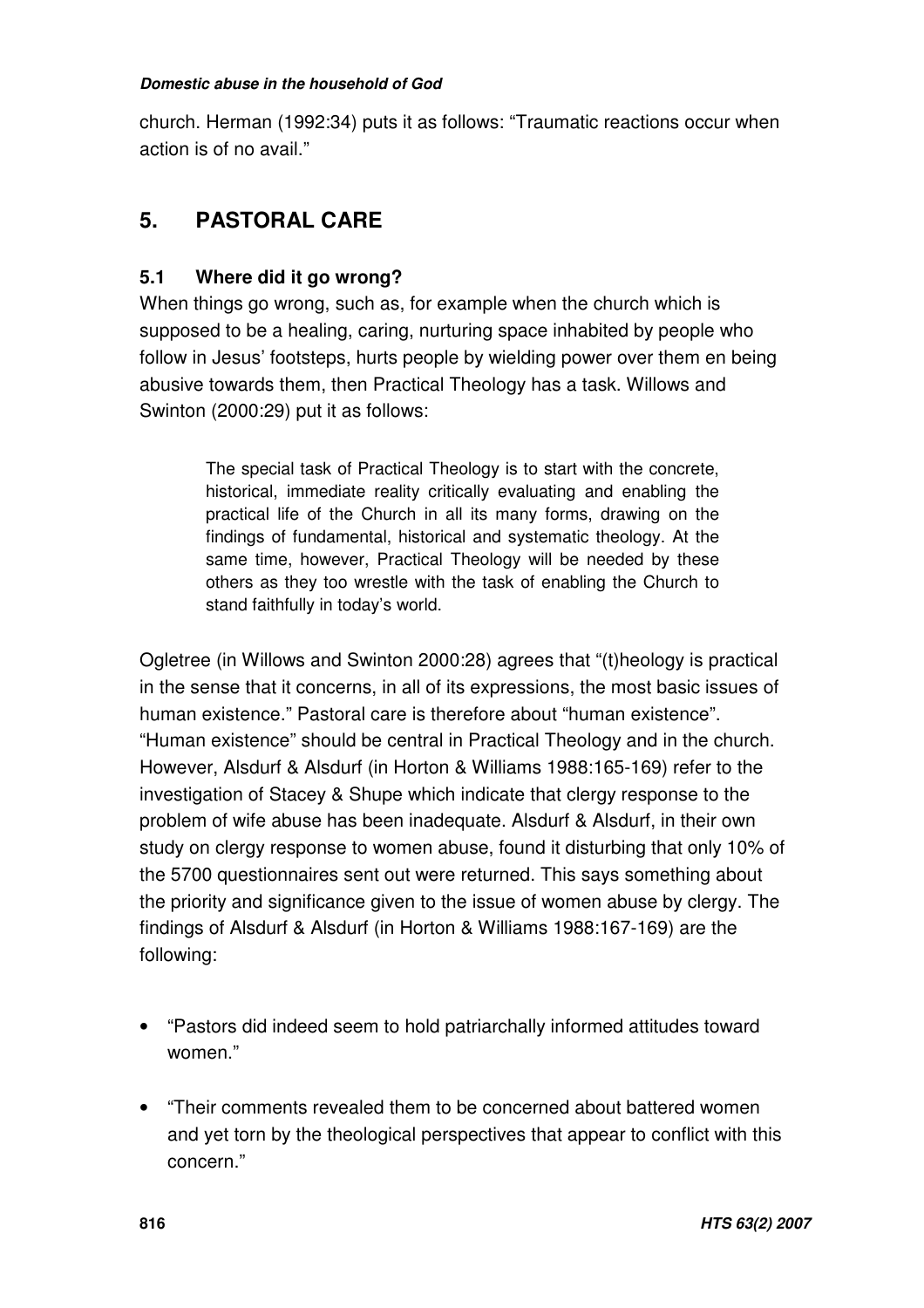- They further found that 92% would never advise the victim to leave the abuser.
- On average a third held the victim wholly or partially responsible for the abuse experienced, by "an unwillingness to be submissive", by "overestimating the responsibility of the abuser for the violence" and by advising the wife to stay in the situation and pray and trust God to deal with the abuser.
- Pastors were not trained adequately to deal with abuse.

The above studies were conducted regarding wife abuse, but I believe that they reveal attitudes towards women which shed some light on pastoral care in general. What is important to note from these findings is that:

- theological perspectives determine attitudes of pastoral caregivers;
- conflict exists between moral and theological stances;
- institution is valued above the human individual's pain (the marriage institution or the church institution);
- the training of competent carers is essential.

The analogical-familial theology, building upon the suggestions for family life as suggested by Balswick & Balswick, can provide a good model for pastoral care. Shepherding is maybe the most appropriate example given by Jesus Himself. Jesus' shepherding follows in the footsteps of God, the father, who modelled these elements from the earliest creation days.

# **5.2 A pastoral care model**

*Covenant Love* is central to pastoral care. In analogical-familial theology "covenant" forms the basis and starting point of pastoral care. An awareness of the extent of the problem of abuse is necessary. It is not possible to love unconditionally if we have views that only allow us to care under certain circumstances and conditions or if we hold views that some people are not equal to others. I further suggest that covenant love has an active element to it. Pastors should actively try to get to know and understand the experiences of all in their care. This should and will, according to Balswick & Balswick, spiral into deeper levels of intimacy. *Intimacy,* which is an element of their theory, has to do with a desire to know and to be known.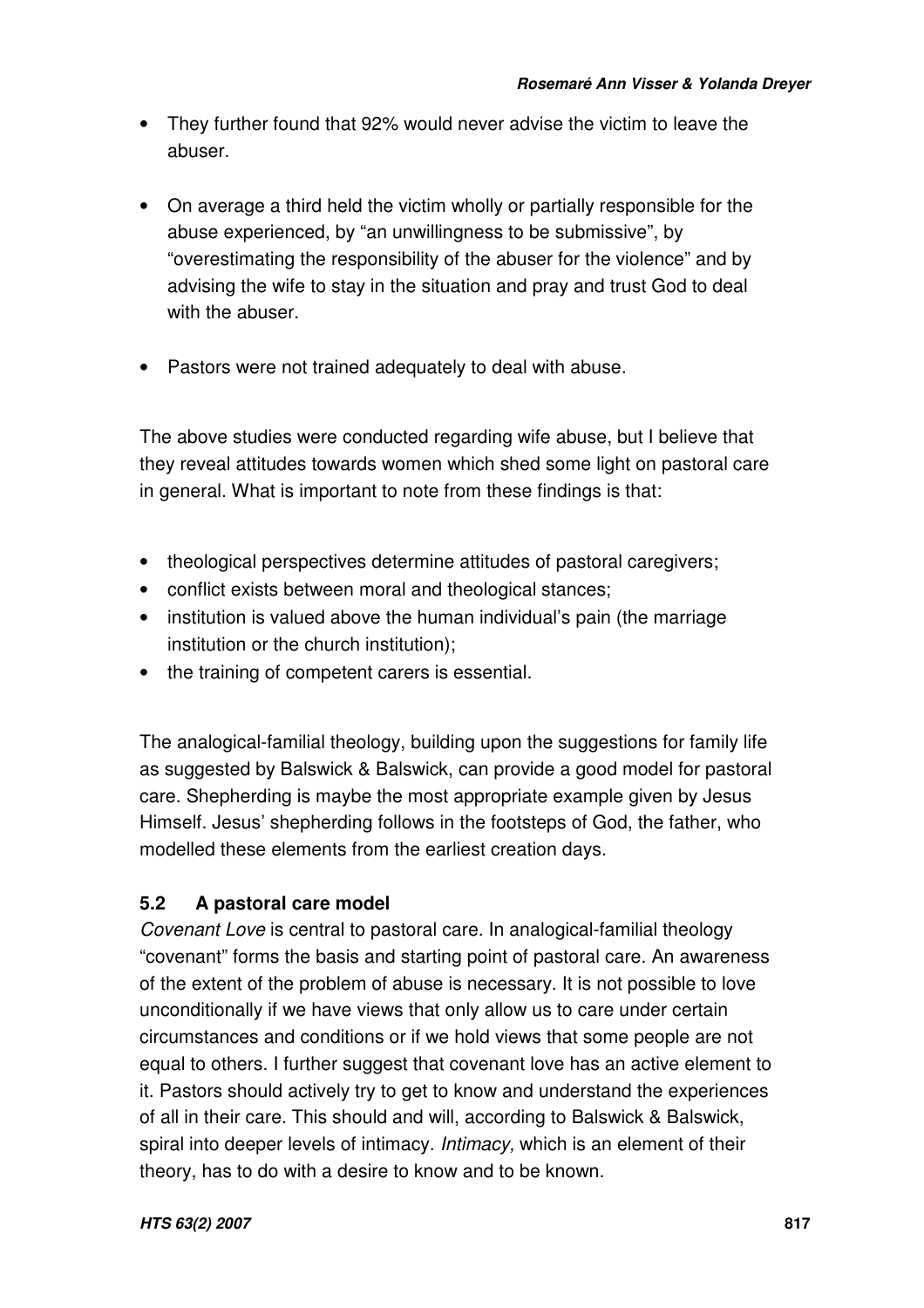I would like to see this element broadened to include honest attempts to really understand the other, even those labelled as "difficult". In the context of covenant love, the active attempt to know and understand should start with a careful scrutiny and examination of Scripture. Salter (1990:193 – my italics) describes the shepherd's task as follows: "He knows the sheep *individually* and is known by the sheep." Pastors should always endeavour to learn more about all people entrusted to them, those who abuse and those who are abused. Edleson & Tolman (1992) expand on why such knowledge is necessary: "While battering itself is the focus of intervention, many individual characteristics of men may affect the course of intervention. Identification of characteristics that discriminate "batterers" from non-"batterers" may increase the accuracy of prediction of recidivism and improve understanding of the causes of maintaining factors of woman abuse."

The focus should, however, not be on knowledge only, but on creating a safe space in which people can feel free to accept themselves. This is to the glory of God. Human beings were created by God. They should honour that, which would then lead to a healthy self-acceptance. Creating awareness of abuse within the church can *empower* the whole body to be pro-active and hands-on in the prevention of abuse. This may include creating opportunities in which people can safely and honestly explore, share and learn more about abuse in their own families. The abuser can and should also feel safe enough in the church family to seek help and talk openly about the reasons for the need for power and control over others. In an atmosphere of unconditional love those who hurt in their families will not be judged, but will have the freedom to seek the support of the family of faith.

Pastoral care faces the challenge to firstly create an atmosphere where people feel safe enough to tell their stories. About the process of dealing with trauma Herman (1992:162) emphasises the importance of safety: "From control of the body, the focus on safety progresses to control of the environment. The acutely traumatized person needs a safe refuge. Finding and securing that refuge is the immediate task of crisis intervention." I believe that the same is true for any victim of abuse of whatever sort. This is also true for all people, since all are in need of safety. Where grace (forgiving and being forgiven) is normative in a community, people are not afraid to tell their stories. They will know that they will not be further victimized because they have failed, or if they tell a story of being abused in the context of the faith community. We've seen that the actions of the abuser aim to take away control or power from the victim. Therefore it is of the utmost importance that pastoral care has as its primary focus, creating a space where power and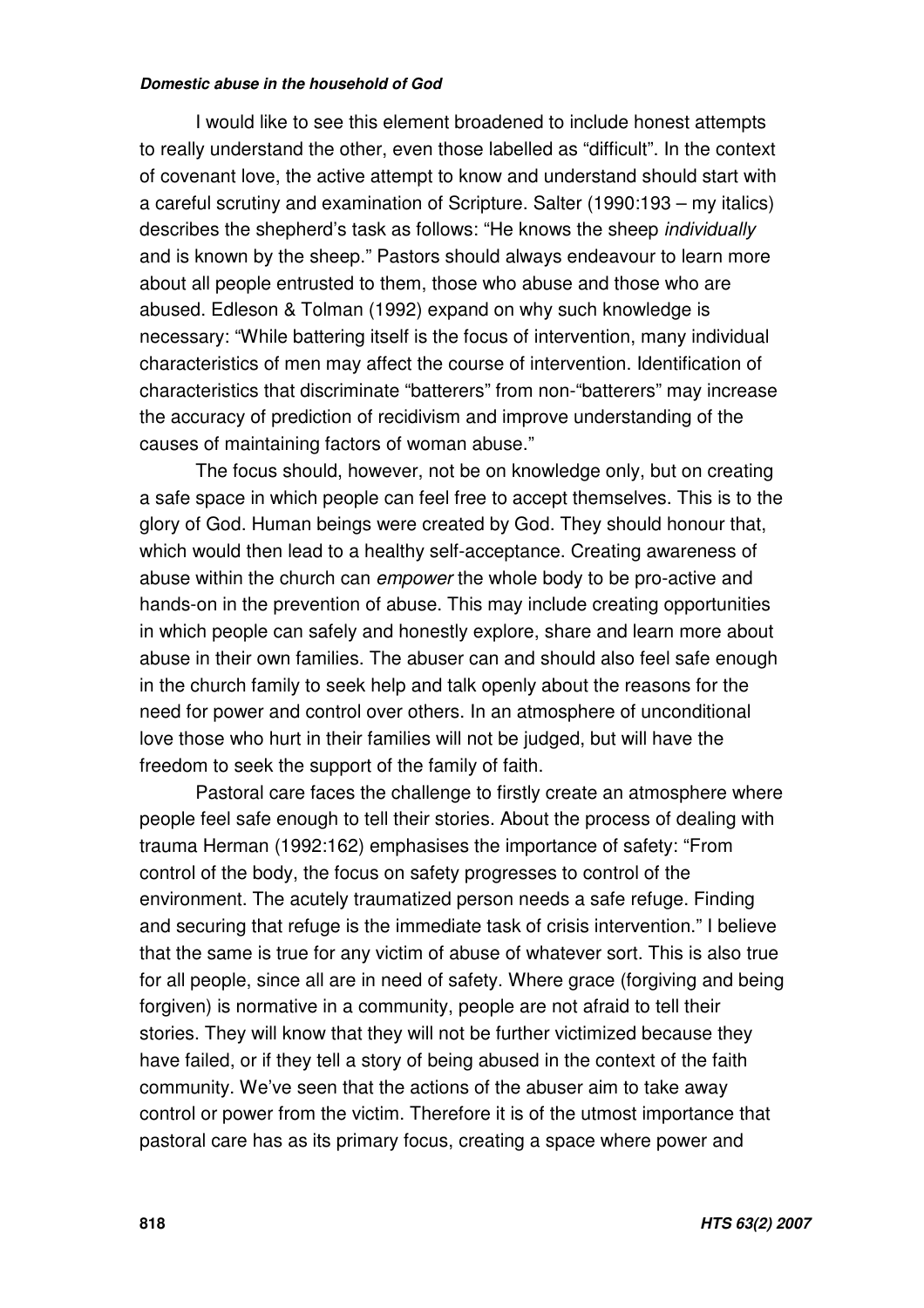control can be regained by the person who has been victimized. This is the element of *empowerment* in the familial-theological theory.

Salter (1990:193) says the following about the role of the pastor: "Skilled shepherds attempt to do all the right things so that the sheep under their care will reach their maximum potential as sheep, that they will become good wool-producing, meat-providing, or reproducing sheep." For those who perpetrate abuse (sometimes unintentionally) pastoral care can facilitate practical help such as clinical help or life-skills training, for example assertiveness training, since abusers often cannot express their feelings and needs in socially appropriate ways. Often their behaviour has its roots in having felt powerless and helpless at some earlier stage in their life history. For the depression that is a factor for abusive persons Edleson & Tolman (1992:38) suggest that "a supportive intervention environment may offer him hope and support in managing the depressed affect." They stress that the intervention should, however, still focus should on the abusive behaviour and its consequences. Persons who may be suicidal or homicidal should be supported to enter into programs or services because this may interfere with the intervention process.

The overall most important aspect of empowerment is creating an atmosphere in which people can feel free to develop and grow, to discover their gifts and calling by means of trial and error, not fearing to fail some perfectionist leader (see case study 4 in Annexure). This can take place in a community where intimacy means open discussion about one's personal spirituality and discerning God's will. Preaching can be adapted to include the realities of abuse (if the preacher is not the abuser!) in which beliefs, especially in cultures where it is acceptable if one is angered, are challenged. With this I am suggesting that pastoral care should maybe be relevant to every day life. The realities of abuse and problematic relationships and difficulties should form part of our contacts, whether at the church or at people's homes. This may lead to a closing of the gap between theology (church life) and everyday life. Practical Theology aims to bridge this gap.

The people in church and clergy should learn more about the relationships between certain behaviours and abuse, for example substance abuse and the abuse of power. This suggestion implies empowerment by knowledge. Pastoral caregivers should be willing to learn what is necessary in order to be effective in their ministry.

Some of the stories in the Annexure may seem like trivial everyday experiences to some readers. Yet, these experiences were traumatic for the victims, and therefore suitable for this study. Furthermore, the church or representatives (often in the form of leadership) were seen by people who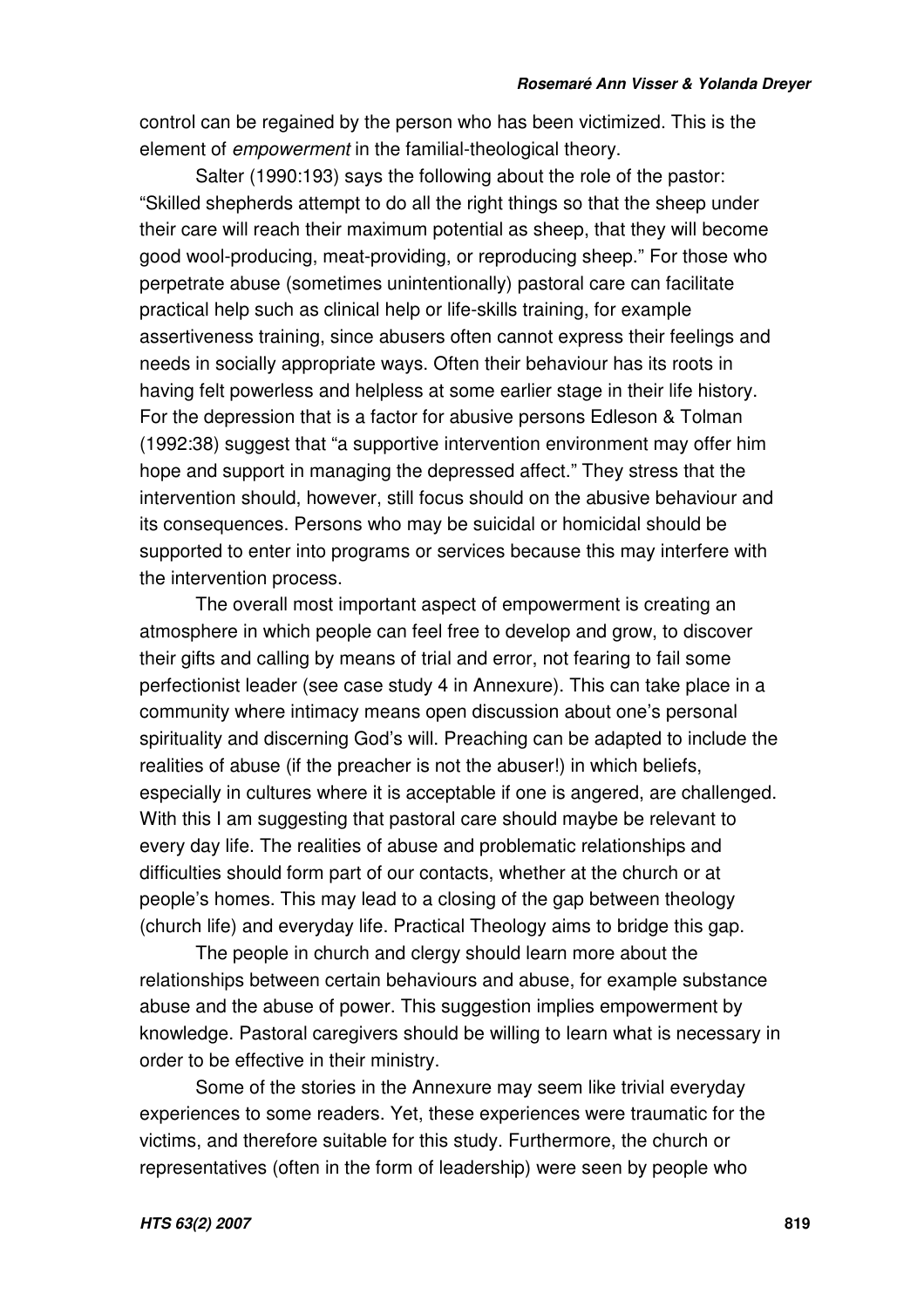experience themselves as victims, to be the perpetrators of such abuse. In order to minimize the traumatic experiences the abused often acted in a way which contributed to their powerlessness and hopelessness. Such behaviours go hand in hand with traumatization, whether physically, psychologically or otherwise. Minimization is listed by Dutton (1992:21) under the category "emotional abuse". In this academic endeavour one would therefore not in any way want to minimize these stories. What is important is that the experiences of the victims were hurtful and traumatic in all the case studies presented above.

Abuse causes symptoms which can, in its severest form, lead to Post Traumatic Stress Disorder (PTSD). Experiences of abuse or trauma include feelings of being overwhelmed. Herman (1997:33) describes the traumatic experience as follows: "Traumatic events overwhelm the ordinary systems of care that give people a sense of control, connection, and meaning." It is about feeling robbed of control. It is also about disconnection (in this case from other church members, the institution of which the victim was a part, sometimes for many years, from the self and one's beliefs, and even from God). There is also a sense of a loss of meaning: having lost being a part of, and having a purpose in, or making a difference in the context of the body of Christ).

The following are some of the actions identified in the case studies, all of which are listed in Dutton's (1992:21) table of emotional abuse:

- unilaterally defined male/female roles;
- major decisions without equal participation;
- withholding information or access to family resources;
- attempts at making the victim feel guilty;
- insults or "put downs";
- instilling fear by looks, gestures, actions;
- treating the victim like a servant (or lesser being);
- minimizing;
- attempts to manipulate the victim to drop the charges against the abuser.

The above is listed by Dutton (1992:21) specifically in the context of battered woman. It is therefore about male abuse of a female partner. I have used it here to stress the similarities between what happens in an abusive relationship between a man and woman in domestic abuse and what happens in the "domestic" relationships in the church. I believe that abuse as understood here, is not limited to males abusing females. The opposite is also true. What is important is the ways and means used to hurt one another. The case studies have to do with people's experiences in the church system. We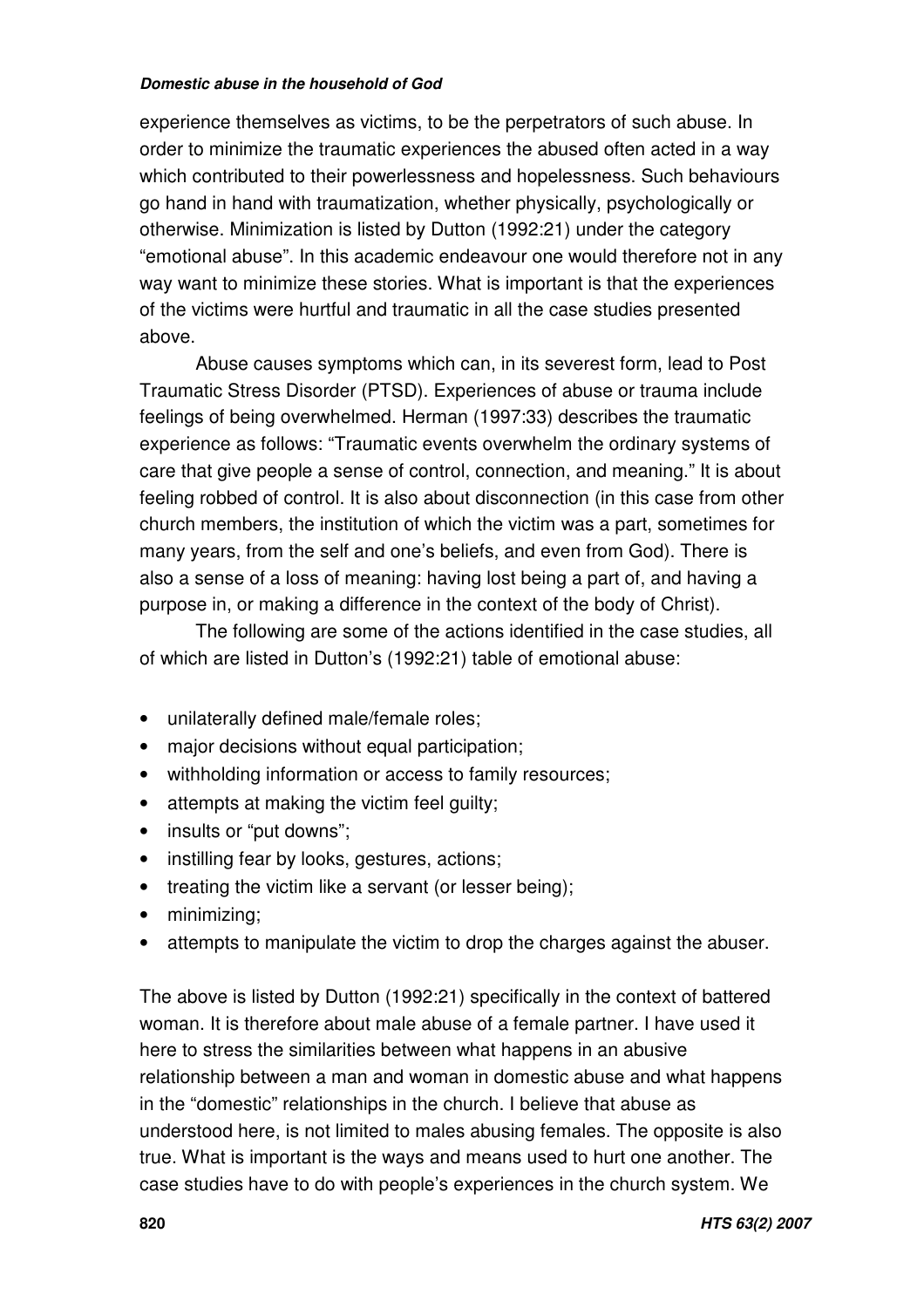see that the behaviours listed above are used in the church to inflict hurt and to gain power and control over others.

Carefully scrutinizing each one of these studies, I have found that in all cases *Covenant Love* was absent in the experiences of the victims. In these stories we cannot conclude that anyone of the individuals felt unconditionally loved. *Grace* was equally absent. In all cases apologies were offered by the storytellers (victims) even if they felt that they were not at fault. In all cases they felt that they had to unfairly accept all responsibility for what went wrong in the relationship. In *Case Study 4*, one of the pastors offered an apology, accepting his role in the pain that was experienced by the subject, only to withdraw after a few days because, after some discussions with other people, he felt that his behaviour was justified.

*Empowerment* was clearly absent in the experiences of victims in all the case studies. Women felt that they were treated as less than males. Victims felt that their gifts were not acknowledged in the church. *Intimacy* was absent in all cases because subjects experienced that major decisions which would affect them directly, were taken without having been consulted. It is a sure sign of abuse when people feel that since there is no intimacy, the only way to get away from the abuse, is to leave. Where there is intimacy people will feel free to share how they feel and what their expectations are without a threat to be humiliated or hurt in any way.

### **Works consulted**

- Balswick, J O & Balswick, J K 1999. *The family: A Christian perspective on the contemporary home.* Grand Rapids, MI: Baker Books.
- Dutton, M A 1992. *Empowering and healing the battered woman: A model for assessment and intervention.* New York: Springer.
- Eddleson, J L & Tolman, R M 1992. *Intervention for men who batter: An ecological approach.* Newbury Park, CA: Sage.
- Gerkin, C V 1997. *An introduction to Pastoral Care*. Nashville, TN: Abingdon.
- Hastings, B M 1999. *Cognitive, contextual, and personality factors in wife abuse.* Hastings-on-Hudson, NY: Hastings Center, Institute of Society, Ethics and the Life Sciences.
- Horton, A L & Williamson, J A (eds) 1988. *Abuse and religion: When praying isn't enough.* Lanham, MD: Lexington Books.
- Lampman, L B & Shattuck, M D (eds) 1999. *God and the victim.* Cambridge: Eerdmans.
- Melanchthon, W J, Lane, E C & Zenos, A C (eds) [1936] 1983. *Funk and Wagnalls new "standard" Bible dictionary.* Designed as a comprehensive help to the study of the Scriptures, their languages, literary problems, manners and customs, and their religious teachings. 3<sup>rd</sup> Revised edition. New York: Funk and Wagnalls.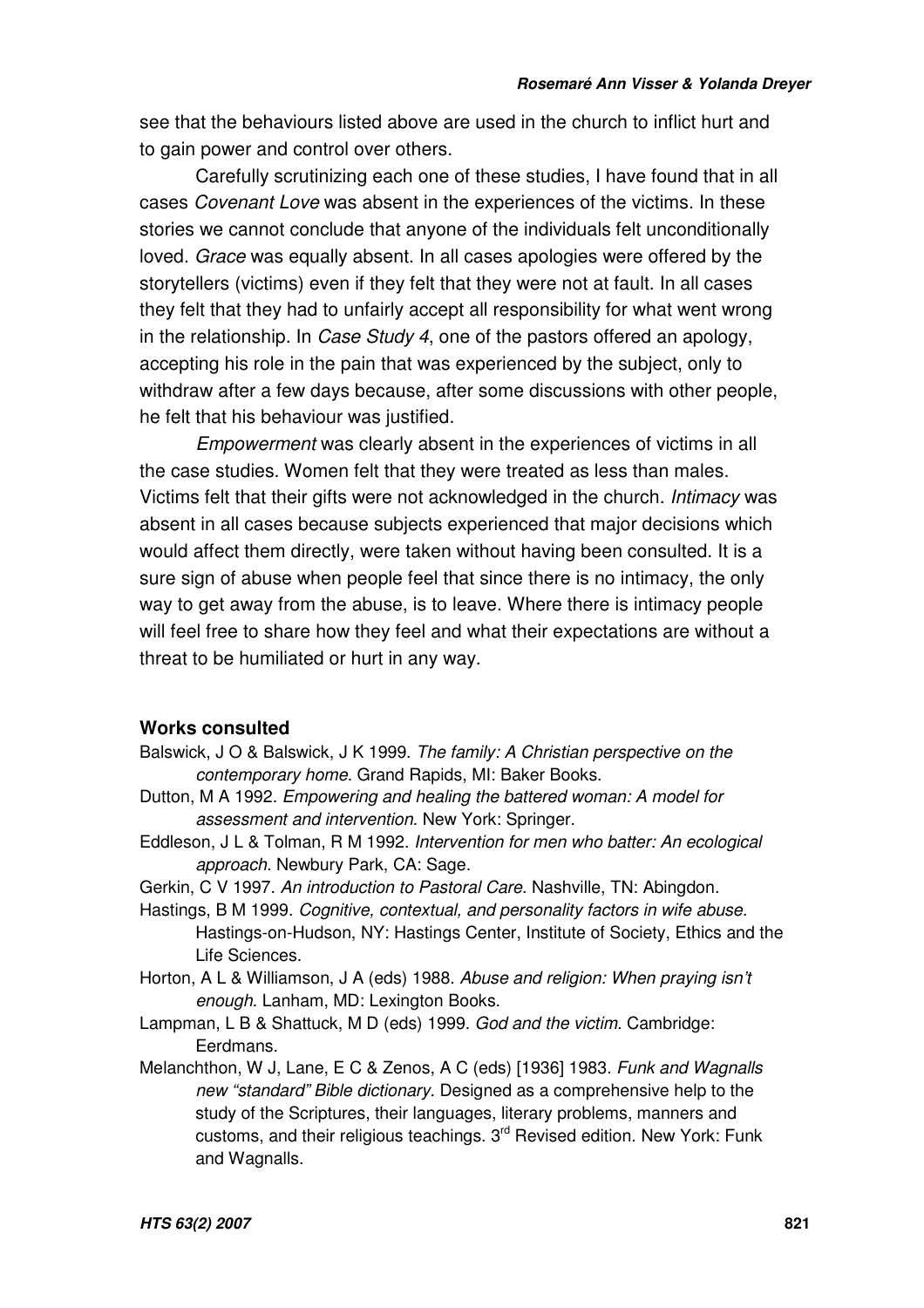- Poling, N W (ed) 1999. *Victim to survivor: Women recovering from clergy sexual abuse.* Cleveland, OH: United Church Press.
- Salter, D 1990. *What really matters in ministry: Profiling pastoral success in flourishing churches.* Grand Rapids, MI: Baker Book House.
- Stanco, E A 1985. *Intimate intrusions: Women's experience of male violence.* London: Unwin Hyman.
- Willows, D & Swinton, J (eds) 2000. *Spiritual dimensions of pastoral care: Practical Theology in a multidisciplinary context.* London: Jessica Kingsley.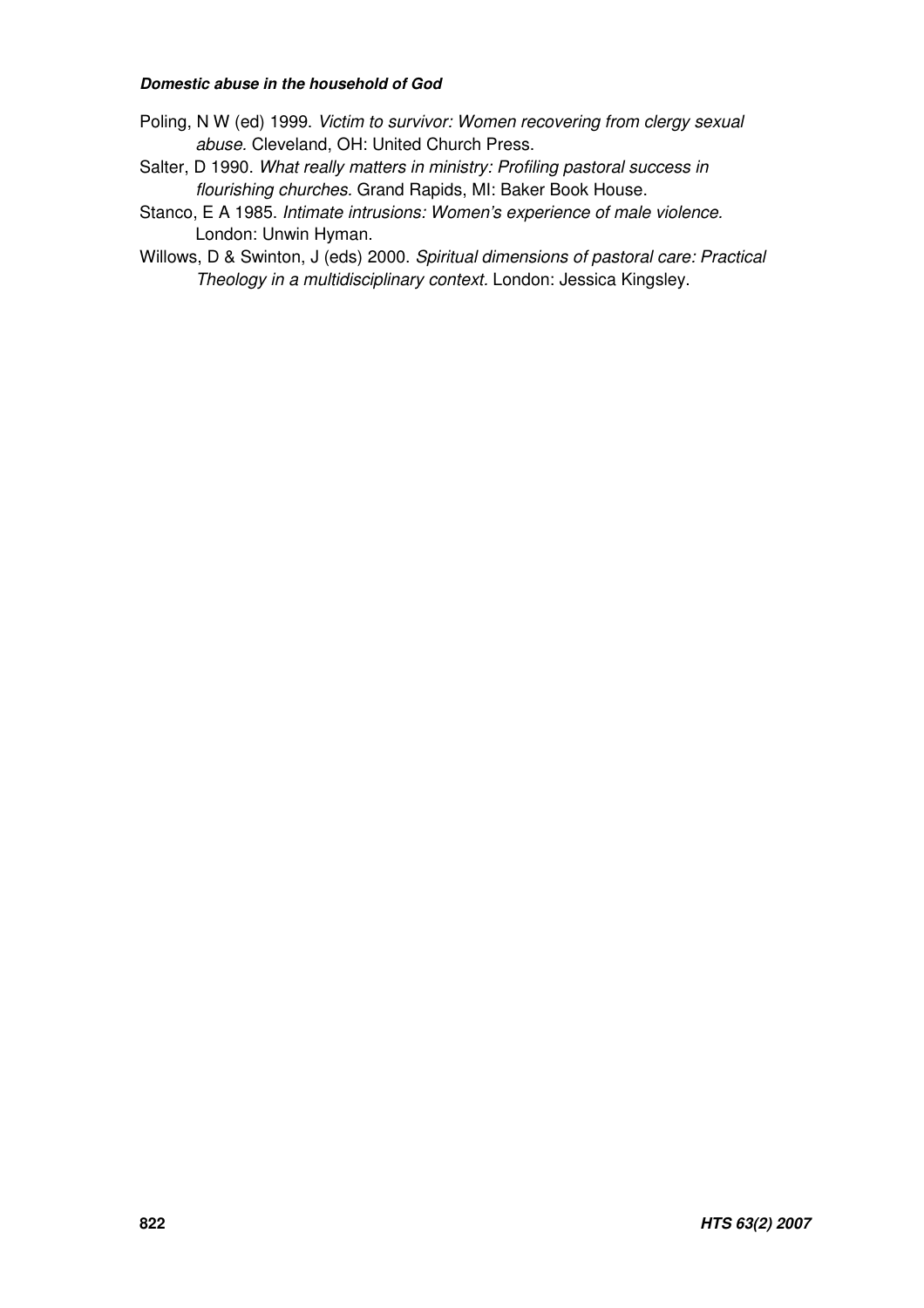#### **ANNEXURE: CASE STUDIES**

### **CASE STUDY 1**

The following story is told by a 43 year old white male who left a church in Pretoria. At the time of writing this story he still experienced tremendous grief about his loss of dignity, his church and dear Christian friends. His family was very popular among the church members (about 600) which made the process even more difficult. They are still in friendship relationships with many of the members. The story in his own words:

I was very happy when we first joined this church in Pretoria in 2002 and we quickly made lots of friends. We were generally well accepted by the members and adherents of the church. We, and especially my wife, are well known and respected nationally in our church denomination circles.

As time went by, both my wife and I were identified as leaders. We were approached to lead the young adults in a Bible study group, and since teaching is really my wife's gift, she did most of the leading. One of the bible study members was a new student of theology at a reformed institution, where he was taught that it is not biblical for women to teach any group which included men. This teaching started to spread and another young lady called to let us know that she would not attend the Bible Study anymore because of her newfound conviction that women should not teach men in the same group.

I later asked the senior pastor regarding this policy as it was not mentioned when we were asked to join the group as a couple or at the membership classes of the church which we attended for six weeks *prior to becoming members of the church in 2002*. He said that my wife could continue teaching the group for now as long as I was also present at the Bible study groups to oversee her teaching. He further said that he would do a series on the issue. He stated that it is biblical that woman should not teach men and that, as long as he is the pastor of this church, it will remain a principle. He repeated this statement later in a Sunday morning sermon.

My wife was invited by the leadership of the church to become the leader of the educational department. While in the process of arranging meetings with the leaders of the different departments of this ministry, which included adult Bible study groups run on a Sunday morning at nine o'clock, she was informed by some of these leaders that the adult groups were taken away from her, again based on the above "principle" about women in leadership positions.

*The adult groups will now be headed by men.* Adult men could not report to a woman. She was never informed before of the reason for taking it away from her *or of the mere fact that they are taking it away,* but it was clear that the senior groups consisted of adult men and women. It was confirmed later when we enquired that this was indeed the reason. I felt uneasy about the issue and in the way it was done, and studied the Constitution of our church to see if it makes any mention about the role of women in the church, but found none. It only states that "all people are equal before God", and that "all members have the freedom before God to interpret the Scriptures in their own way". When I challenged the pastors on the issue, they were adamant that it is a principle in the Bible and is not open to interpretation. The senior pastor stated that women will always be under the leadership of the men at "his" church.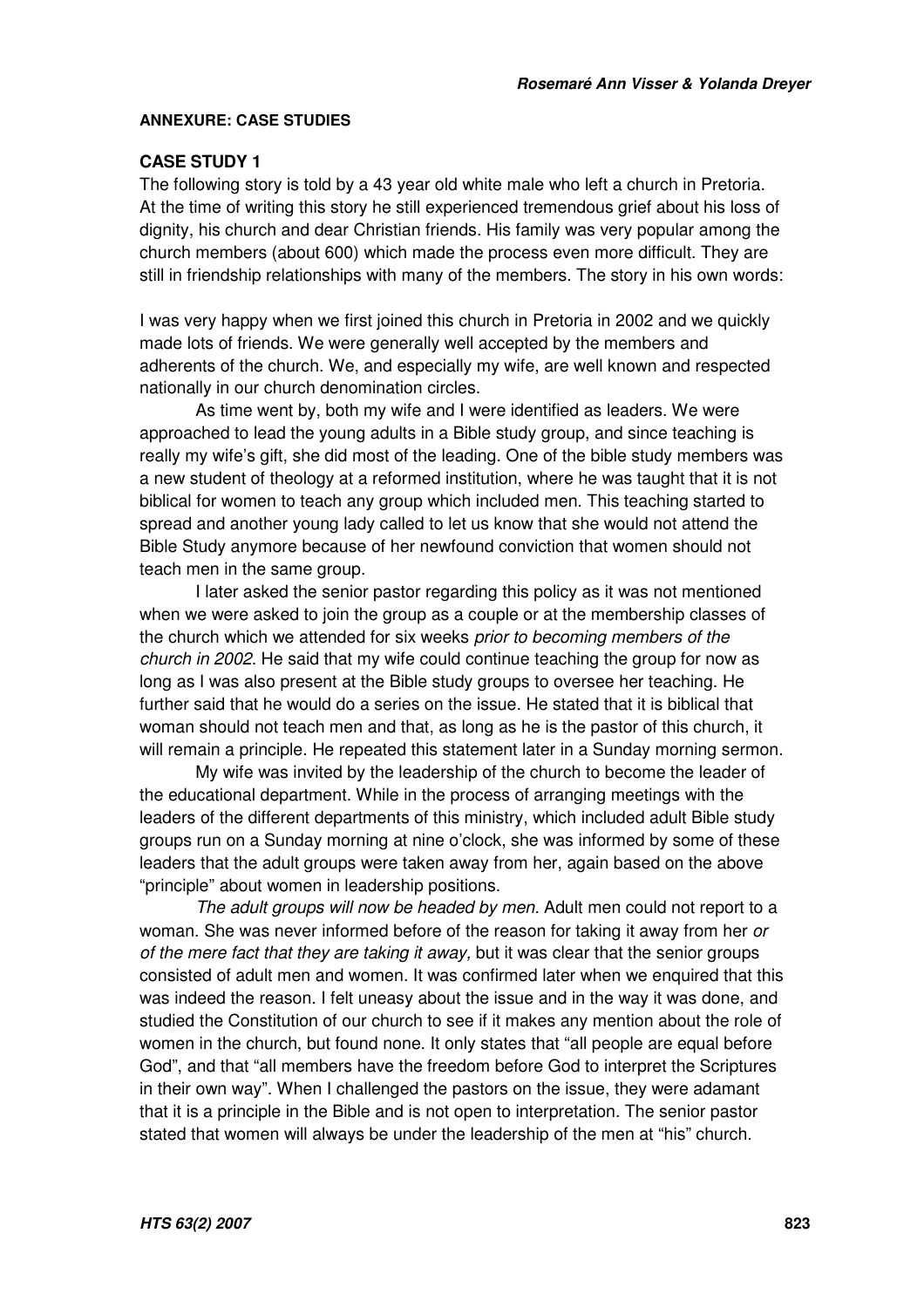The church Constitution was later also amended to include more elders, to ensure that all ministries are overseen by the elders to ensure male authority. It was clear that the church was going towards a Presbyterian system.

My wife received numerous calls criticizing her for the way she led the ministry and was also called into a meeting with the two pastors of the church, on all occasions about trivial issues. I once compared what I observed as very similar to what happens in abusive husband/wife relationships. My wife was a part of the church; known, loved and admired by all until she accepted the position of leadership. The relationship clearly changed overnight from one in which she was "courted and treated very well" to one in which she was continuously criticized, humiliated and emotionally abused in my view. She often apologized but never received any apologies or signs of shared responsibility from their side. I was disappointed and hurt so see how this hurt and affected my wife. I live with her and know her heart and commitment and it hurt me to see this behaviour towards her. I wanted to challenge the Pastors about the issue, but after talking to my wife, we decided to let it go, and that she will just try to ignore the constant criticism and carry on with her job. I need to say that no one else was aware of the things that she was so often accused of. It was only two pastors communicating through an elder that "the Leadership was unhappy ….". She was a popular and loved leader in her different ministries. After she left, those that served under her were deeply hurt. One lady specifically said that it felt as if a leg was amputated. The abuse of my wife also affected and touched others.

In the mean time, I was elected as a Deacon and started attending the Executive meetings. I was shocked at the way in which the senior pastor spoke to the other pastor when there was a misunderstanding about the preaching roster. He attacked him verbally in the meeting, in a way that I will not talk to my children. The other pastor was very apologetic, but the senior pastor made known the unacceptability of the "slip up".

My wife was again in trouble when she organized a fun event at the church and sold tickets to cover the costs. I took it upon myself to help organize the event, and spoke to the senior pastor about our intentions before doing any planning. He was elated about the idea and gave us his blessing. I started making posters to advertise the event and also used the overheads during church meetings for this purpose, clearly indicating that we would charge money. My wife was reprimanded by one of the elders in his private capacity two days before the event that it is not biblical to sell anything at church and quoted Bible verses to make his point. My wife responded in a loving way to the complaining elder, making clear what her intentions were, after which he then changed his mind and said that he will gladly support the event. This is the way I believe we can solve our differences in the church. After the event, however, my wife was again told by another elder at an official meeting that the "Leadership" was unhappy and that it is indeed against church policy to sell things at church. He also stated that the senior pastor said that he was never informed of the event and not aware that we were going to charge money to play the games. I was again very upset and shocked that he will make such a statement, since I personally informed him of our intentions. We advertised extensively for three months before the event took place (making posters, power point presentations, promotional skits [performances] in the church), never hiding the fact that we would charge money. We could not understand why anyone representing the "Leadership"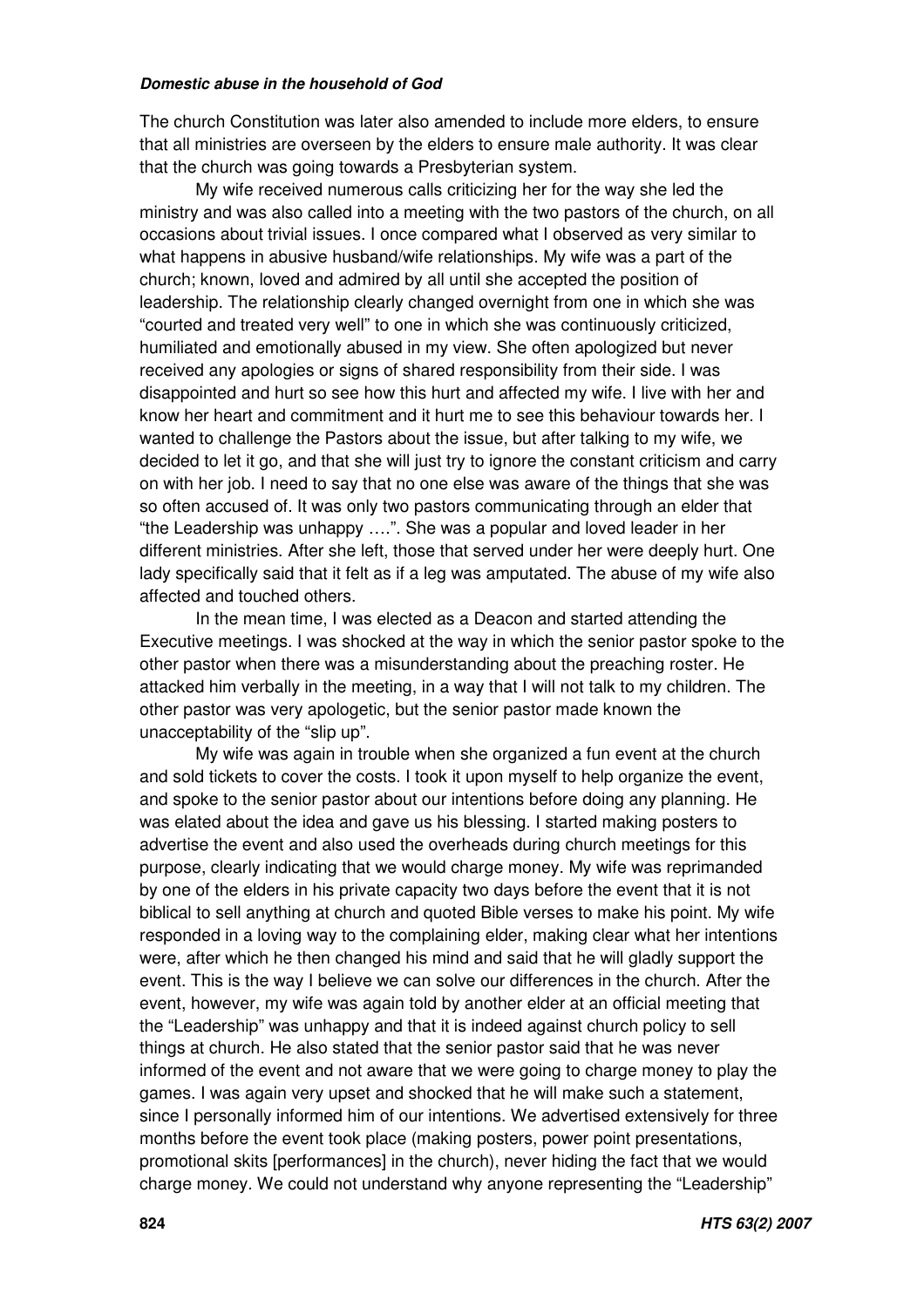did not approach us during these three months before the event. We tried to get copies of the Church Policies regarding these issues, but found none that was in any printed format. The "Leadership" stated later that it is an "unwritten principle", but that they are in the process of formulating a special "Rule Book" for all leaders.

During this time, I also learned about an issue regarding a woman who was involved in the music ministry. After being involved in this ministry for nine years, she was left out without any acceptable reason. She was told that the teams were full and she would not be needed anymore, but others informed me that they did not "like her voice". I approached the assistant pastor who happened to be the leader of this ministry and told him that this lady was very hurt and upset about the fact that she was left out. He later came back to me and told me that she was informed of the reasons for her being left out and that she accepted it. I was not convinced and raised the issue at one of the executive meetings. The response from the senior pastor was again shocking and he challenged the assistant pastor regarding the issue. It became clear to me at this meeting that other women were also left out during the process of making up the teams and that they were all very hurt. The result was that the assistant pastor was ordered to approach each of these women and to apologize and to reinstate them. I thought that it was the end of that issue, but were phoned days later by the assistant pastor, and he tried to investigate the issue by challenging my intentions for going into the matter. I ensured him that I felt bad for the way in which the selections were done and that the specific woman was very hurt in the process. This ministry was her life and they took it away from her. He later informed me that he had long meetings and discussions with both the senior pastor and other leaders of this ministry, and that they believe that they did not do anything wrong that requires any apologies from their side. The woman involved later told me that the assistant pastor made her feel like he was suspecting her of having an affair with me, in the way that he questioned her regarding the fact that I challenged them about the issue. I felt very sad that they could not just accept that they have hurt another person and that they only had to do what was decided at the executive meeting, but instead they preferred to "prove" their righteousness by making a court case out of the whole issue.

Since then, I felt that I could not identify with the way in which the "Leadership" went about their business at the church and told my wife that I could no longer be associated with the Leadership of the church. I did not see the servant leadership that was promoted in the Bible. I did not see how they could treat the women as being "less than men" and still preach that "all is equal before God". I realize now that the "Leadership" is men that are placed in a position of power and will use any means to keep the control of that power. They seem to be threatened by women who have the potential of challenging their positions, although most women are only too happy to serve under a "loving husband", or pastor.

When I informed the senior pastor that we have decided to leave the church, he immediately accused me of having a history of not being able to stay at one church. This was not true, we have never left any church because of unhappiness before and belonged to this denomination for more than twenty years. He also stated that us leaving will damage his image. I was again very shocked at his response and that just summed up the whole chapter of our life at this church.

I have been a Christian for more than twenty years and this was the ninth church in our denomination that we attended. My job in a construction company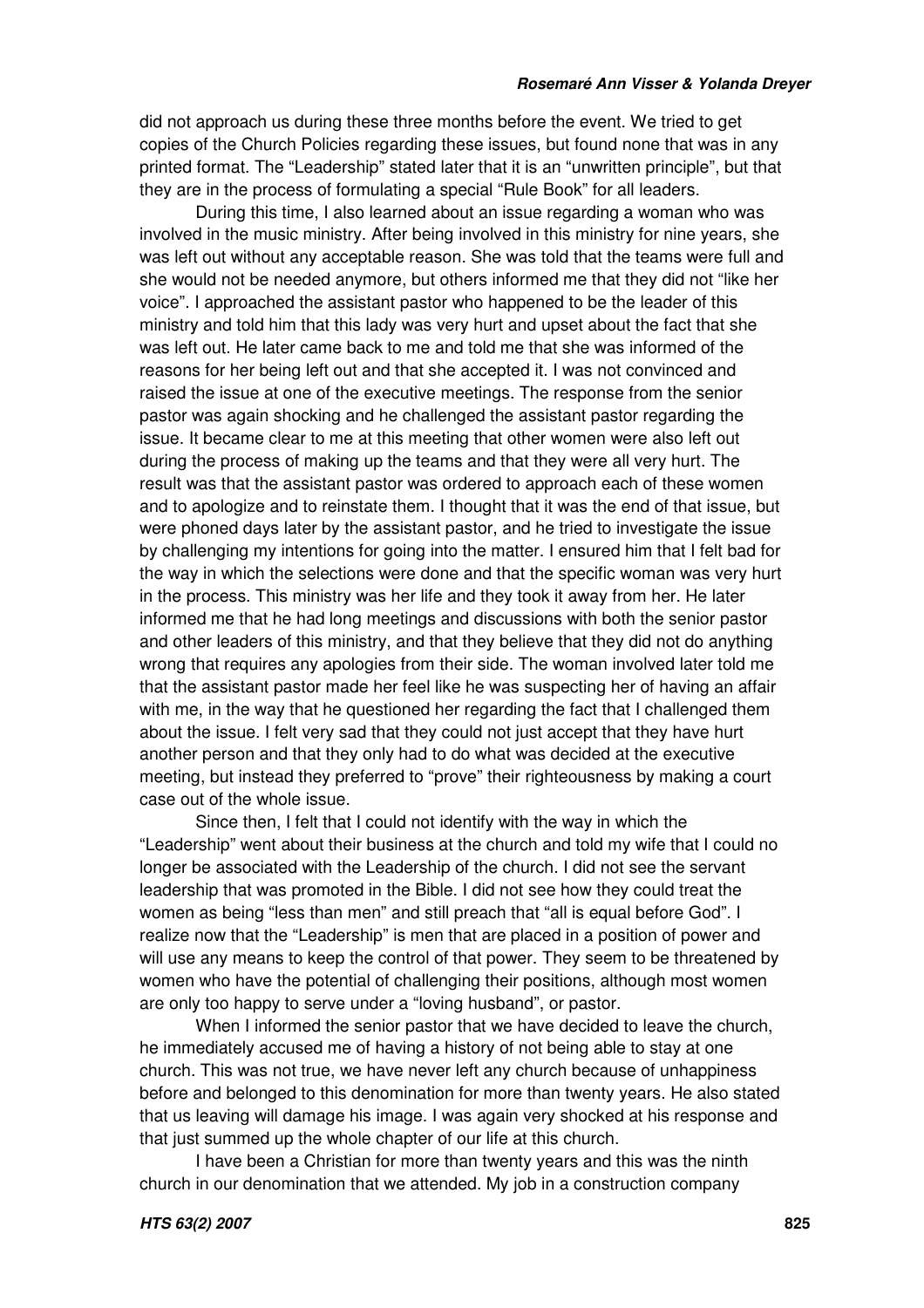takes me to wherever the work is. Our moving – and thus often moving church as well – resulted in his interpretation of "us not being able to stay at one church". This was the first time that I felt it necessary to have to leave the church. The problems started when we were put in a position to challenge and question some things in the church. I believe we were labelled among the two pastors as being "trouble makers", whereas we were indeed "pouring out our lives for the Lord" and coming up for those that did not have a voice to protect themselves. In the process, I was disappointed, hurt, saddened and hardened to the fact that not all Christians are "laying down their lives for their friends". I am sad to say that, for me this church is comparable to a "business" where the leadership is indeed rather an executive sitting at the top, making sure that their laws are abided by – laws that they often break themselves, with some excuse or other which makes it acceptable for them to do so, instead of serving the flock. I am sad that I lost real loving friends and brothers and sisters in the Lord due to men who are hide behind the same laws that our Lord Jesus Christ came to nullify. I have been deeply traumatized by my experience in this church.

### **CASE STUDY 2**

The following is a story of a 48 year old coloured woman. Her husband, pastor of a Johannesburg church in a black community, committed adultery. She tells a story of experienced neglect and rejection by her church. In her own words:

My husband is a pastor and youth leader of the church we belong to. He also had a daytime job outside of the church. My husband had an extramarital affair with a young woman in her twenties in the church. I trusted and respected this woman prior to discovering the affair. She was like a daughter in my home. I had my son, aged six at the time, and could not always attend all the meetings with them. My husband often came home late. I felt guilty that I wasn't part of his ministry. I never questioned him. This woman often slept at my home. One day one of my daughters told her sister that she saw something inappropriate happening between my husband and this woman in our home. My daughters told me about it. I did not know how to confront him. What if my daughters had made a mistake? He was their stepfather, which would just complicate matters. Our relationship became more and more strained, with my husband often "working late" and withholding information from me. He always ministered with this woman by his side. I felt that she took my place next to him in his ministry and his life.

I decided to make an appointment with the senior pastor of the church to discuss the matter with him. He said that he had noticed that "something strange" was going on between my husband and this woman. He then asked me why I did not fulfil my role as my husband's (pastor's) wife. I challenged him about my husband's strange behaviour. He made no effort to talk to my husband or to get involved in our affairs. He said he would pray for me. This made me extremely angry. I felt that this person, the senior priest, should, in his role as senior, but also as shepherd of the flock, at least try to bring us together to discuss the matter. Questions like "Why are you here, man of God? My family is breaking up" entered my mind. Somehow I felt it had to do with the fact that I'm a woman and that, being in a black society (culture) it is somehow okay and even expected/common for men to abuse/use women and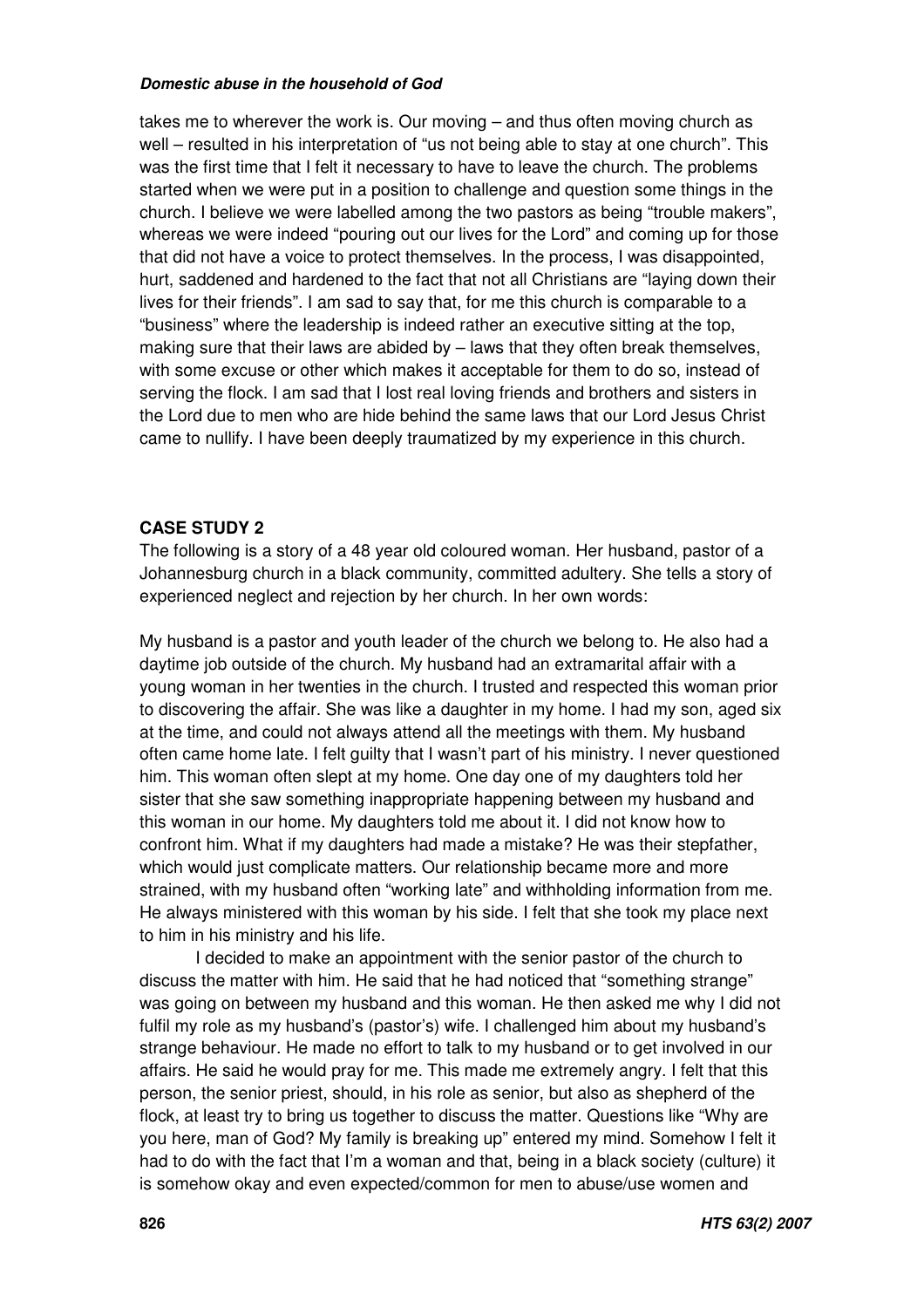#### *Rosemaré Ann Visser & Yolanda Dreyer*

have other relationships. I felt I had nowhere else to turn if the representative man of God did not care about my hurts, concerns and the possible break-up of my family. I was my husband's third wife and surely this should ring a bell that maybe this man has problems in the area of relationships. I remained a member of the church – lonely, hurt, I stopped attending services. After about a month the senior priest and his wife came to see us at home. He was a different man and played a different role in the presence of his wife. His wife mentioned that she was aware of the unhealthy close relationship between my husband and the young woman, but found it difficult to approach the young woman about the issue, especially because I never mentioned anything about having a problem. She got upset and said that it would be wrong to mention names, but that others were also mentioning and noticing the relationship between my husband and the other woman. The senior priest said that he discussed the issue with one of the other priests in the church, who informed him that he had already addressed the matter with my husband. This was the first I heard about this. I felt hurt that no one discussed the matter with me at any time. I was discussed and my life issues addressed, but everyone was silent to me – almost waiting for me to come to them. Everyone seemed to be aware of what was going on and I was the last one to find out. I felt that I was excluded often because I was coloured and this was a black community church.

My husband just sat there while the priest, his wife and I discussed his relationship with this young woman, but did not open his mouth. The priest told me to forgive and forget and to come back to church. He did not consider or understand the rejection I felt, the failure I felt. Forgiveness for me comes when someone claims or accepts their responsibility and asks for forgiveness. This never happened in my marriage. The priest told my husband to ask forgiveness, after which he mumbled "forgive me". I agreed to go back to church. I felt angry inside that he never admitted or showed regret for the wrong he had done. Where is the presence of God in this man? He is the man of God. I went back to church, still angry, boiling inside. I did this to please them, but I had so many questions without answers. I even questioned the Lord. "Lord, you gave some all this knowledge of your book, the Bible, but I don't see it in practice. Don't they understand the message?" Back in church my presence made my husband very uncomfortable. It was as if I saw him naked. After the service my husband asked to say something to the congregation. He addressed the church, stating that he would like everyone to know that his wife does not come to church because she suspects him of having a relationship with …, mentioning the name of the young woman. He denied having any such relationships. The previous night when the priest and his wife visited our home and where the matter was discussed at length he did not deny the relationship. This portrayed me as the problem, in spite of everything that was said at our home, including the acknowledgement of many of their awareness of the "unhealthy" relationship between my husband and this woman. I was humiliated. Everyone was present, including the children, when he did this.

I stood up and apologized that my husband mentioned our family problems in the church service. The aunt of the young woman got up and said yes, people are aware of the relationship and that the aunt tried to speak to her before, but that she denied everything. The aunt continued that the church should pray for me not to entertain the demon of suspicion. (Did she also entertain the same demon when she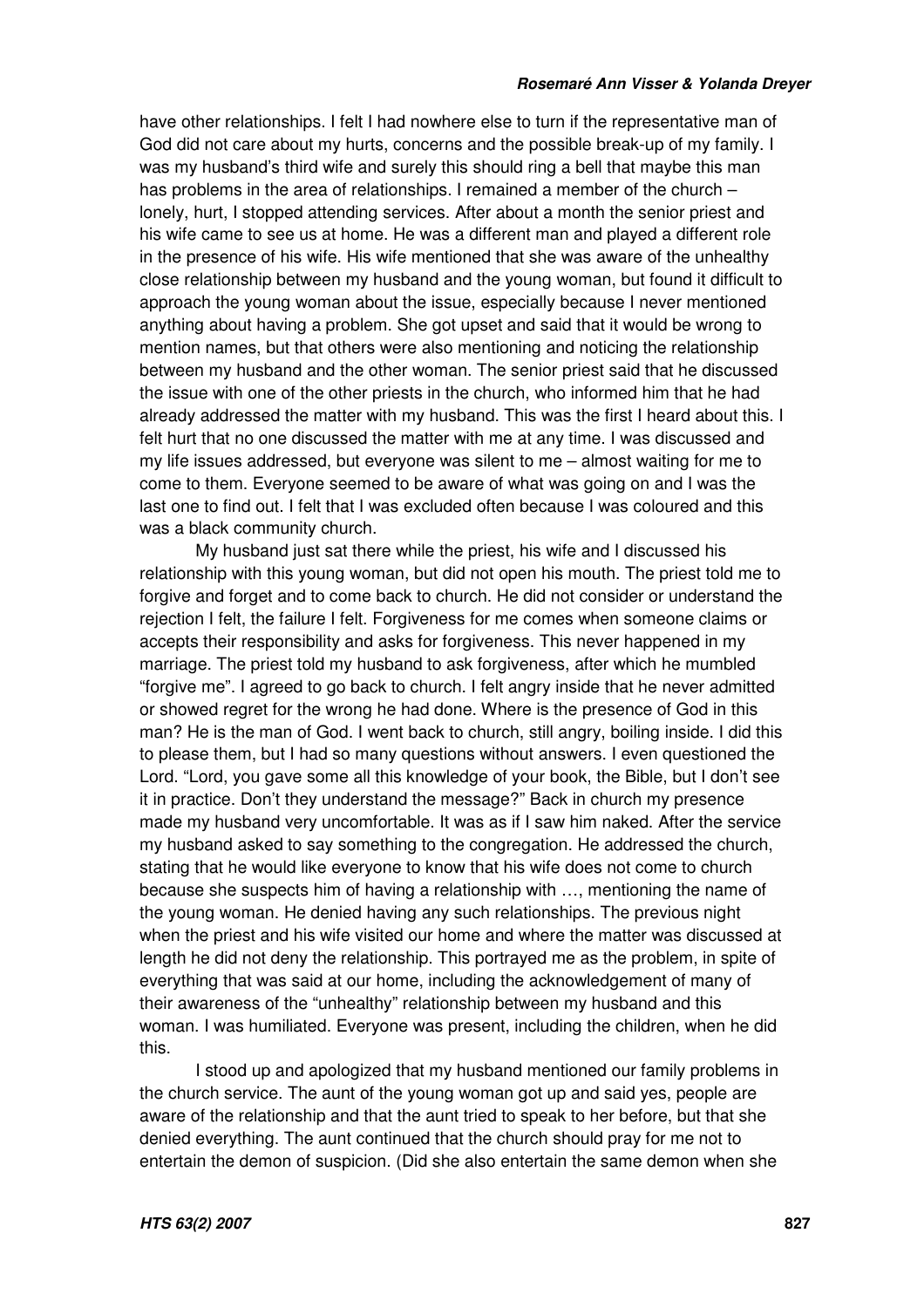questioned the woman regarding her own suspicions?) She prayed a prayer which was more like a sermon directed to me. I never returned to this church.

Our marriage relationship just got worse. He stayed out late more and more and eventually abused me physically and withheld resources from me as well. Eventually he moved out, and went to live with another girlfriend – all this while he is still pastor of the church.

Another surprise waited for me. He came home recently, sharing the news that he has AIDS. He also asked for a room to stay in. I was devastated and went for numerous HIV tests. He now does not have a vehicle and expects me to provide for him and care for him. What hurts most is my son's regular plea: "Mommy, just give him another chance!" What does a child understand of the pain and devastation I suffered under this "man of God", my son's father?

I do trust, however, that God used the ways in which the church failed me to strengthen me. God took away the load, the hatred. I was left only with God, who took away my anger towards this church family that failed me, abused, humiliated and hurt me. God cared for us when he, the priest of a church did not care.

### **CASE STUDY 3**

The following story was written by a 50 year old lady about her church in the Northern Cape. In her own words:

In 1993 our church had a vacancy for a new minister. A minister from Pretoria was invited to preach to the congregation. His English was very poor. The governing body of the church were still considering who to call when they received a telephone call from the above minister. He informed the church that he had already resigned as a Dutch Reformed minister. It was then decided to call him to fill the vacant position.

He had only just settled down in the city when he started finding fault with the session clerk and his family. They were the first to leave the church with bad feelings.

The new minister then put a stop to the Women's fellowship meetings saying that everybody had to do everything together. Next he stopped Sunday school which resulted in many people leaving the church in search of a church where the children could attend Sunday school.

However, a family Bible hour was started before church on Sundays, which was led by a young man who was excellent. It wasn't long though before the minister verbally attacked the young man in front of everybody at the Bible hour because he didn't agree with him. After many similar attacks on the young man, the details of which I do not have, the young man also left the church.

During my time there this minister verbally abused my brother several times. My brother was a Deacon and the minister turned up at his house one day and started shouting at him and told him that he wasn't a Christian and was not worthy of being a Deacon. Three times he verbally abused him in this way. The minister denied having done this when the Elders took him to task. My brother and the minister eventually sorted out there differences – my brother always having to apologize of course and take all the blame.

My husband and I left the church not because of any personal experiences with the minister but because we did not like his authoritarian ways.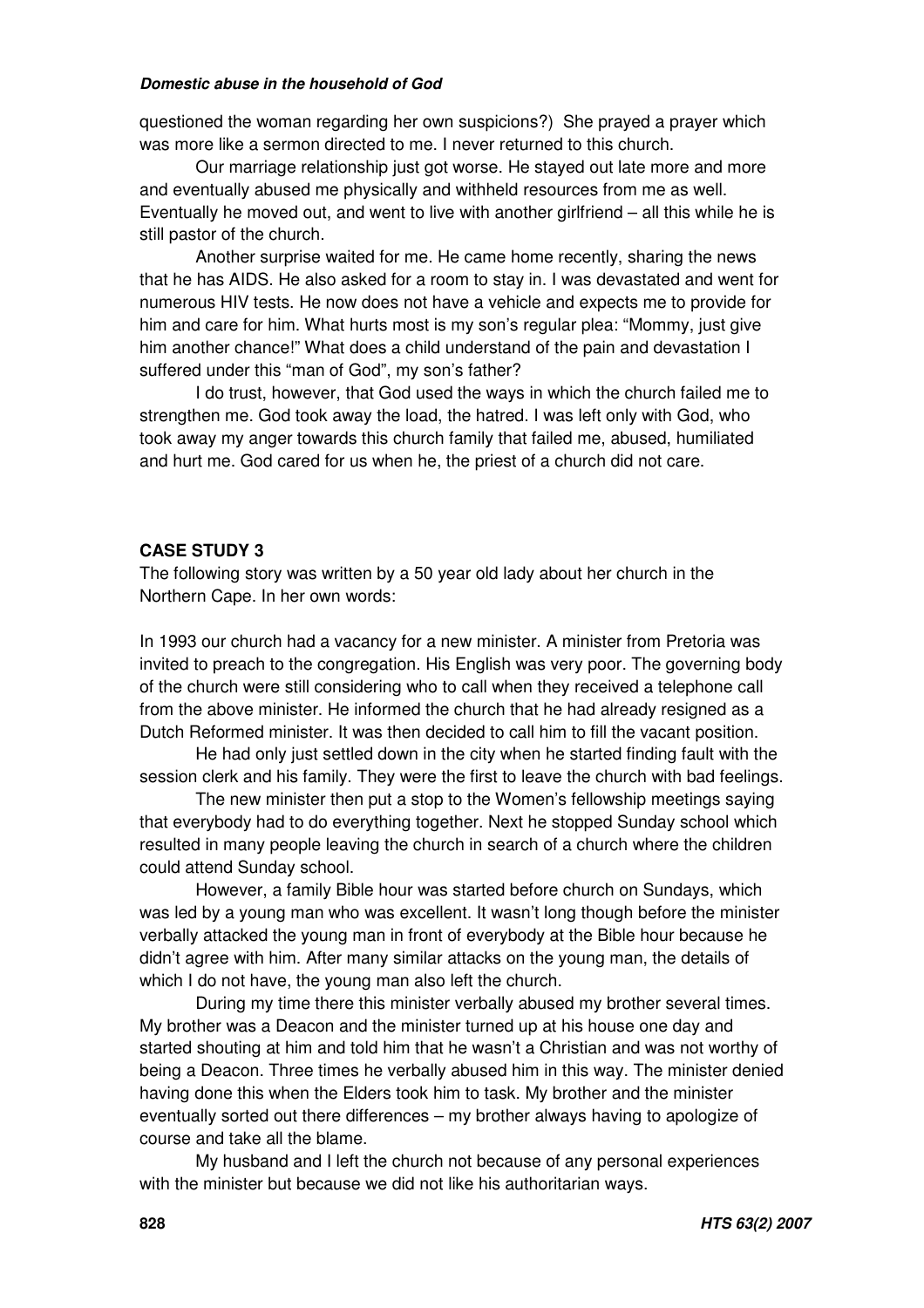He did not tolerate anyone disagreeing with him and slowly but surely got rid of all the elders and deacons, who were "always in the wrong".

After several incidents my brother also left the church.

The minister went to one of the women in the church who was going through a divorce and told her that she was going to hell.

He now runs the church on his own, doing as he sees fit. He does not have an elder or deacon. He sees himself as the only one who is right and the only one who knows the truth.

When Prof Johan Heyns was murdered, he told everyone that it was God's judgement on him – he had received his just deserts.

He was always judging people.

My brother finally decided to leave the church after he was reprimanded three times during a Bible Study for turning a page of the Bible during a prayer meeting. This was done in the presence of everyone attending the Bible Study.

Although he had put a stop to the Women's fellowship, he is now living on the money that this fellowship had raised to start an old age home."

### **CASE STUDY 4**

The following story is told by a 51 year old woman. In her own words:

As a child I went through a very tough time. I was insecure, due to low self-esteem. I was very sick as a child. At the age of 9 I had Sydenham's chorea, which attacked my nervous system and at the age of 10 I had Rheumatic fever. I missed quite a lot of school during that year. I battled to concentrate in class and did not find it easy to study, due to the stress.

My mother's family was very gifted. They all played a musical instrument and sang beautifully. My sister started picking out tunes on the piano from the age of 5. She began taking music lessons from the age of 7 and had natural talent. Today she is involved in the music ministry of her church, she is a music teacher, produces musicals, runs the only musical festival (eisteddfod) in a big city, plays piano for nursery schools, and trains a school choir. Her children are also musically gifted. Only when I got to High School, did I have the opportunity to start with music lessons. Due to very bad coordination, I never excelled. In High School I joined the school choir, which I enjoyed immensely. This was one of the few things I enjoyed at school. I was never a soloist, but I have a good voice. I have always given God the glory for the fact that I have a good singing voice. I had to come to terms with the fact that I could never play a musical instrument.

For about 10 years I used to lead the singing in Sunday school, at the church where I taught Sunday school. I also produced Sunday school musical events. If we had a power failure at church, they used to turn to my mother and me to lead the singing. In 1987 I moved to Pretoria. I suffered from depression and felt much rejection; I had a nervous breakdown in 1992. I was admitted to a in a Psychiatric clinic. In counselling I was asked what the one thing was that I enjoyed in my school days and I said it was being in the school choir. The psychiatrist told me that I should join a choir. I joined the church choir at my present church in 1993. It was quite a big choir and we often did Cantata's and worked on difficult pieces, which I truly enjoyed.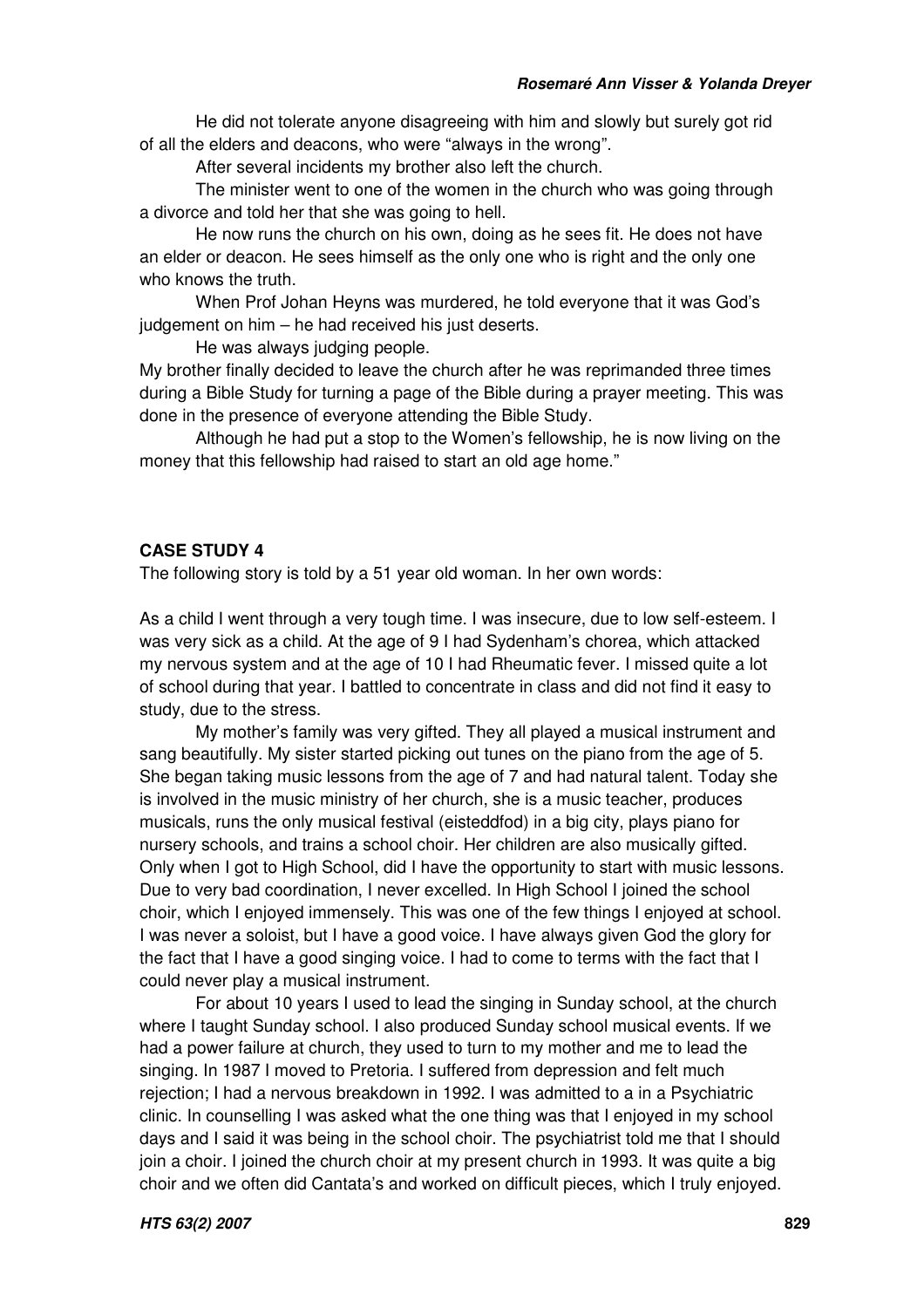The church choir in our church also used to lead the congregational singing on a Sunday morning. Then in the year 2000, a decision was taken to choose small worship groups who would lead the worship in the church on Sundays. These groups would be made up of choir members. So I was put in one of these worship groups.

In 2002 a new lady was appointed in charge of the worship groups, who decided that everyone should audition for the worship groups. I auditioned and was not chosen to sing in a worship group. A new woman joined our Bible study. She said she has always been involved in the music ministry. We invited her to come and join the choir. She didn't come forward and when I looked again she happened to be in Worship Group. Of course this hurt me very much.

In about the middle of 2002 I was in hospital for surgery and the associate pastor came to visit me. He then told me that a decision had been taken that our choir, known as "New Song", which by this time was only a handful of people, would become one of the ministry groups, which meant that we would lead Worship once a month. I was grateful to God for this. I used to sing without a microphone and people told me that they could hear my voice in spite of the fact that I didn't have a microphone. The worship groups were becoming very small and I volunteered my services for a second worship group. They were pleased to have me because by now they didn't have many people for the worship groups. I was a part of this group for about 18 months.

In the meantime a big group got together for three musicals. These were wonderful times of fellowship. I so looked forward to these times. I did not have a major part, but I was part of the group and my voice always came out very strongly.

At the beginning of 2004, the structure of the church changed, so the structure of the Music ministry also had to change. I have been secretary of the music Ministry for the last four years. Seven worship leaders were chosen, and they were allowed to choose their own worship team. One of my closest friends, one of the organists, was not chosen by any of the worship leaders, and I was not chosen either. We were not the only two people who were not chosen. I felt very hurt. The person in charge of the vocalists was somebody I regarded as a friend; she also trained the choir, called "New Song" and produced the musicals I had been part of. The reason why it hurt me so much is because "New Song" and the musicals had come to an end.

During the whole of 2004, I only sang in a group item during Easter. It just felt as if I had lost my usefulness as far as the ministry was concerned. This was very difficult, as singing has always been a very vital part of my life. What hurt me even more was that my friend had been left out as organist. She was hurting very much. A lot of people were unaware that she was hurting; they thought she had withdrawn due to the fact that her husband had terminal cancer.

The music director was the associate pastor and we had always had a good relationship. Yet I found that I could not talk to him about it, as his wife is a very good friend of mine and I didn't want anything to come in the way of our friendship, my relationship with him had become very strained. One day I had a call from the woman in charge of the vocalists. She said the music director had received an e-mail from a Deacon, enquiring about the fact that I was no longer in worship groups. She asked why I had never spoken to her about it and I told her just how hurt I was at this stage, due to the rejection I felt. She said I must please come to her if I have a problem, and not talk to other people about this, she said I did not have a voice to lead worship, but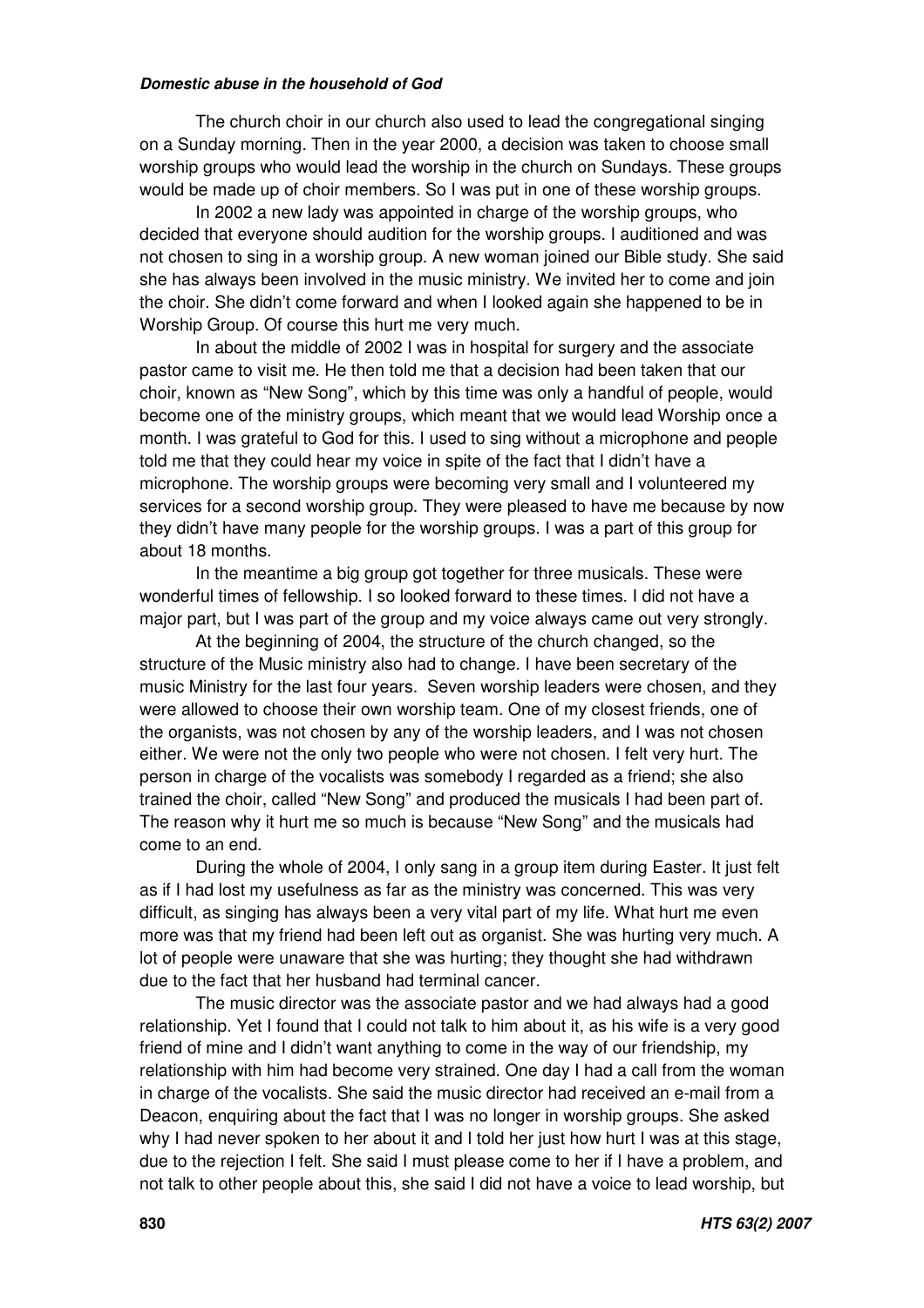more of a choral voice. What the difference is, I'm not sure. My sister, who trains a choir of 75 girls and has been playing the piano for the Durban Chamber Choir, says there is no difference and another friend who also trains choirs said exactly the same. I never told this deacon about what happened. He acted on his own after enquiring about my absence in the worship groups.

After I had put the phone down, I thought to myself that I knew that all the talking in the world was not going to help at all, as they had made their minds up that I was not good enough. All the blame cannot be put on the worship leaders, as they also need guidance from the music director and the woman in charge of the vocalists.

What was happening to me emotionally was that all the rejection I had experienced from childhood came flooding back to me and it intensified my pain. I have been for intense counselling over the last 12 years and have worked through most of my baggage, but one just needs an incident like this to set you back.

The following month I had a phone call from the deacon involved. He had taken the matter up at the deacon's meeting. He said he had spoken about the situation and it was discussed at great length. A decision was made to reinstate everyone who had been left out of the music ministry.

The music director contacted me and said we need to get together for a meeting. We arranged a meeting for a Sunday evening after church. We chatted about it and he wanted to know what was going on. I told him that I had not spoken to the deacon at all. My experience of this deacon is that he is a man of integrity and very humble and that I am convinced that he was convicted by the Lord to bring this matter up. I was questioned over and over about this that I eventually felt as if he thought there was something going on between the deacon and me. He then apologized and said he takes all the blame and is prepared to put me into his worship team. We agreed to this.

I went home, but was very puzzled about it all. I felt as if he was just doing this to soft soap me and please the deacon concerned. I thought the matter was now resolved, but the following week I had a phone call from the woman in charge of the vocalists to say that she and the music director and I should have a meeting together. We got together one afternoon. At the time I was also doing a Counselling course, which was helping me a great deal. In this group I learnt that I could be honest about how I felt about my situation. After a long discussion, they said they had had a meeting with the senior pastor, who said he did not say that everybody had to be reinstated, but that they had to deal with the situation. This woman again said I had a Choral voice and not a voice to lead Worship and that they had decided that I would not be reinstated into any worship group. I told them that coming from a musical family, having been involved in leading singing in Sunday school, it was very difficult to come to terms with the fact that I was not good enough to be in worship groups. I told them that I always had the satisfaction of knowing that I had a good voice. My sister, who is very gifted, had always encouraged me. By the end of the meeting, they wanted to know if I was prepared to do an audition again. I decided that I would rather back down and focus on another ministry.

Although I had made the final decision, it was very difficult for me and I felt rejected. I still shed a lot of tears about the matter.

In January 2005 I had a chat to my sister about this. She was shocked. As a professional musician, her standard is high, but she says when it comes to the music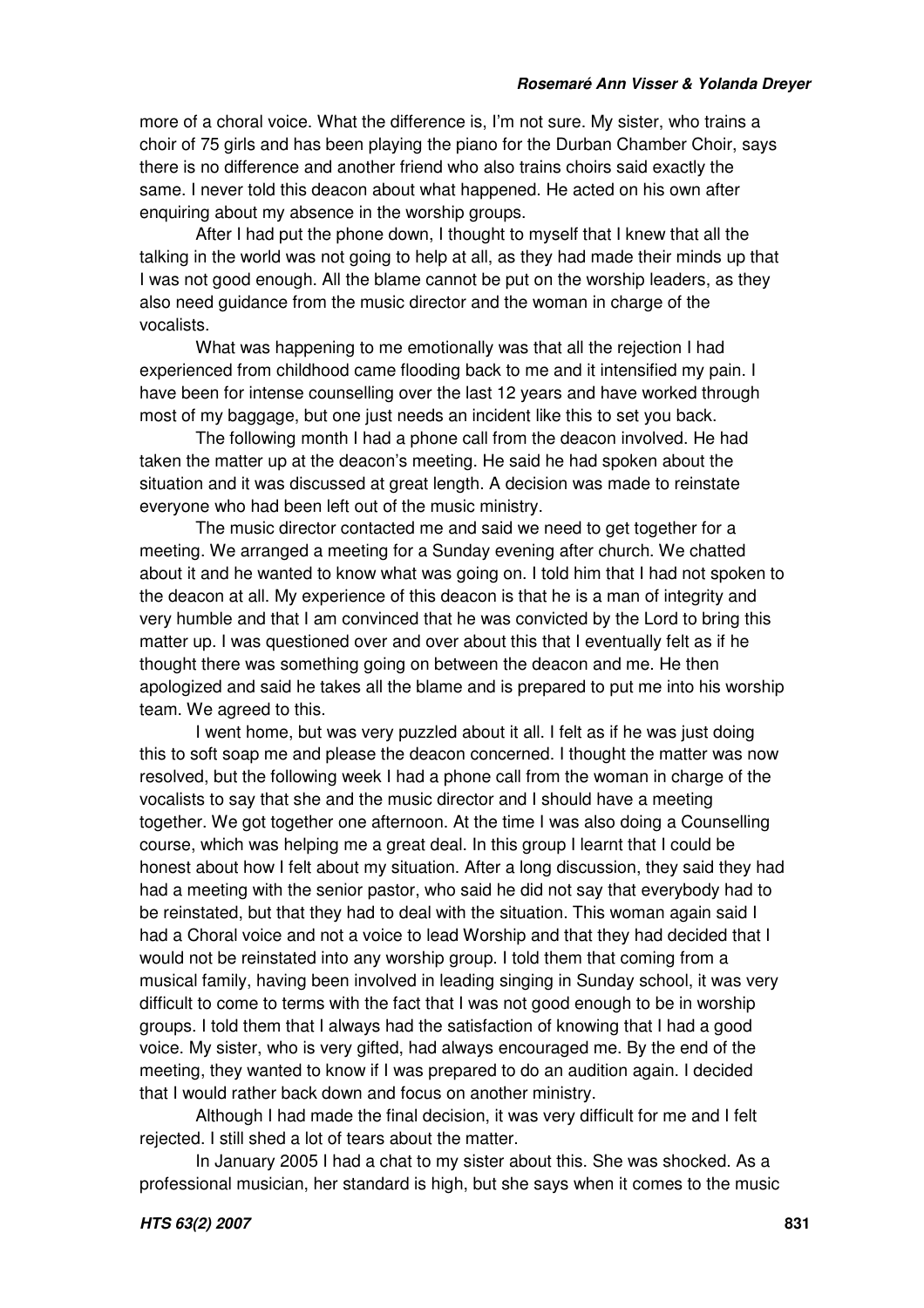ministry in the church, she feels different. She explained that if somebody loves the Lord and has a voice that can keep the tune, she is willing to take that person into her worship group. I think I have dealt with the way I was treated. I also know that the Lord has led me into other ministries. I know that he is in control.

### **CASE STUDY 5**

My mother always tells me that I was a very happy little girl between the ages of one and six years old. She used to look for me only to discover that I had gone out the gate to visit the neighbours, who all loved me to bits. I was not afraid of men at all in those days.

By the time I got to school, I had become more afraid of people, due to the fact that I was very close to my mother and now had to leave my comfort zone. I had to live in my sister's shadow, as every teacher could not believe that we were sisters. She excelled at everything she did. Fortunately, it did not affect my relationship with my sister at all.

When I was 9 we moved to a new town. My father was a founding member of the church we attended and was also an elder. One of his fellow elders and his wife became good friends of our family. One day my aunt took us to visit them. My father was not with us; it was just my aunt, mother, sister and I who were there. My mother sent me to fetch something from the car. As I came running up the stairs, our host appeared. He exposed himself to me sexually and made me do something, which was a terrifying experience for me. I ran back up into the flat. My sister noticed that there was something wrong. After we had had lunch, she told my mother that there is something radically wrong with me.

We eventually went back to my aunt's house. I was very naive and did not even know that sex existed. It took my mother and my aunt ages to get an explanation out of me. My mother contacted the minister and this man. The matter was dealt with, he had to resign as an elder, but the subject was closed to me. I don't think my mother realised that I would remember every detail for the rest of my life.

I had grown up with 3 cousins who were a few years younger than me, but as from that day I was petrified of anything that was male. I had a dreadful fear of authority figures. I stayed close to these cousins and the only men I trusted were my father and one uncle.

For 20 years I never spoke to anybody about what had happened to me as a child. It was after all these years that I spoke to a good friend of mine and she spoke to the minister and then I went to see him and was able to talk about it to him, this was very difficult for me. I am now 50 and I have never even been out on a date and had to work hard to come to terms with the fact that I would never get married and have children.

I battled to cope in my work situation, as I could never talk to any of my bosses. I could not stand up for myself and was often humiliated and the chances of promotion were very slight.

It still plagued me for many years. About 12 years ago I started going for intense counselling. I then went to speak to a counsellor who dealt with Inner Healing. She said that even though it wasn't molestation, it is as bad as molestation, as you go through the same emotions. It made me grow up with the thought pattern